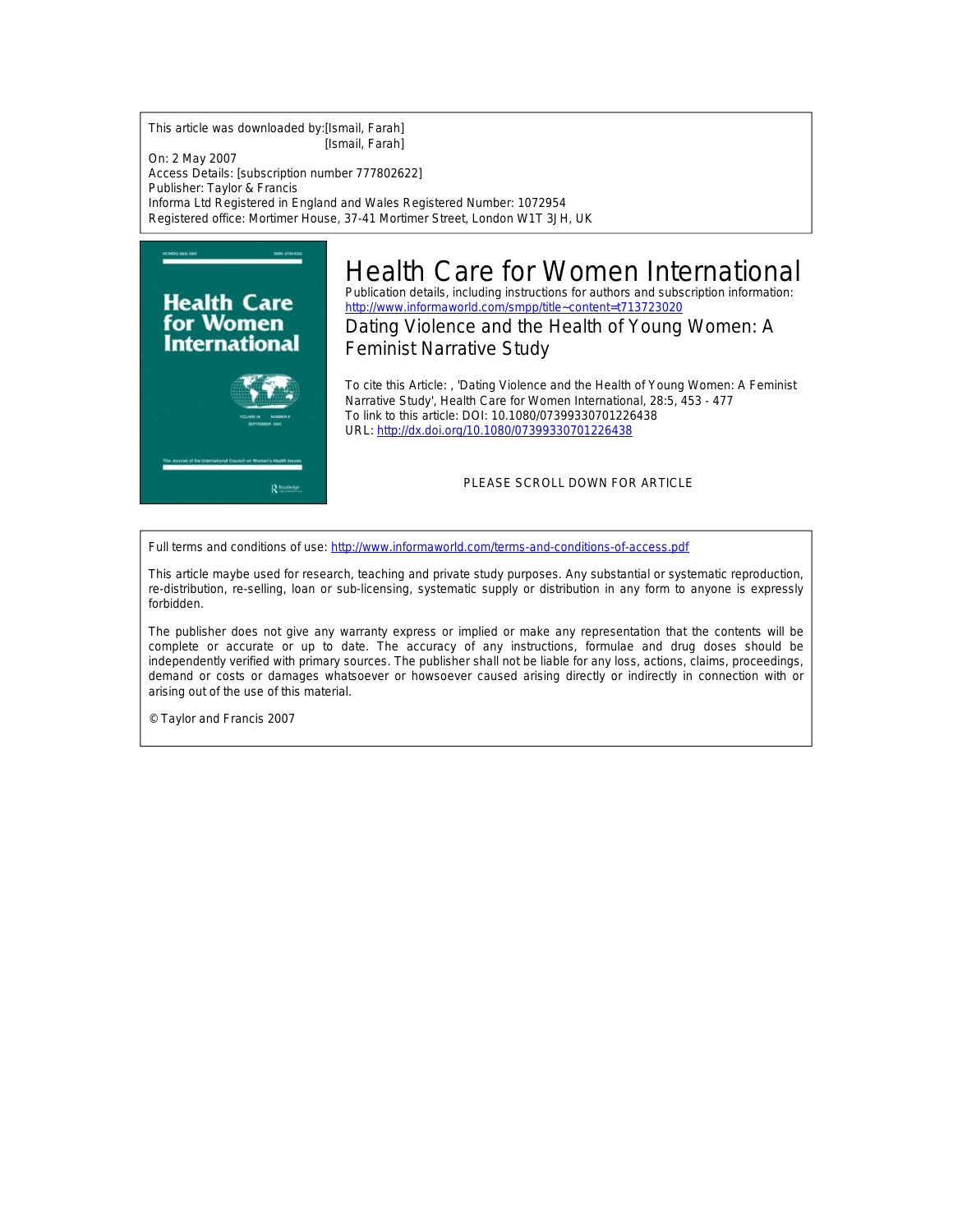## **Dating Violence and the Health of Young Women: A Feminist Narrative Study**

FARAH ISMAIL, HELENE BERMAN, and CATHERINE WARD-GRIFFIN *Faculty of Nursing, University of Western Ontario, London, Ontario, Canada*

*Dating violence is a significant public health problem in the lives of young women. Their age, in conjunction with perceived pressures to engage in intimate relationships, makes these women particularly vulnerable to dating violence. The pressures to be in relationships can be intense and therefore may add to young women's willingness to overlook, forgive, or excuse the violence that is occurring. The authors' purposes in this feminist study were to examine the experience of dating violence from young women's perspectives; investigate how contextual factors shape their experiences; examine how health is shaped by these experiences; and explore ways that dating violence is perpetuated and normalized in young women's lives. Findings revealed that family environment and gender are critical in shaping young women's experiences. The participants described a range of physical and emotional health problems and perceived few sources of support. Their efforts to obtain support were often met with skeptical and dismissive attitudes on the part of health care providers and other trusted adults. Recommendations for health care practice, education, and research are presented.*

The authors' purposes in this feminist narrative study were to examine young women's experiences of dating violence with attention to the broader social, relational, and family contexts that affect their experiences; to describe how health is perceived and experienced by young women exposed to intimate partner violence; and to explore how dating violence is perpetuated and normalized in young women's lives. It is hoped that the findings of the current Canadian investigation will contribute to an understanding of the

Received 5 October 2004; accepted 1 October 2005.

Address correspondence to Farah Ismail, 4 Camelot Court, Toronto, Ontario M3B 2N5, Canada. E-mail: FIsmail@blgcanada.com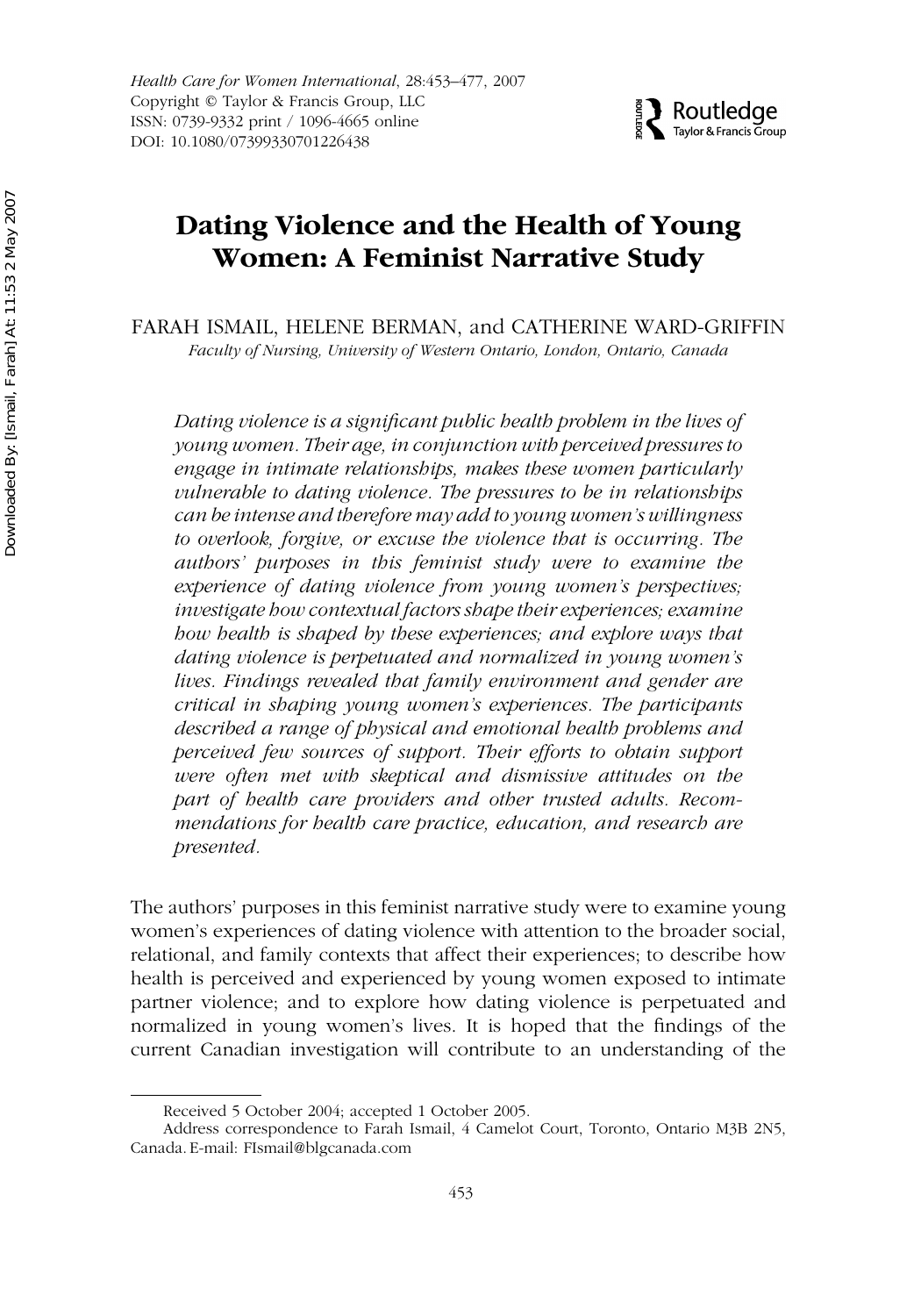manner by which dating violence is supported and condoned in subtle and explicit ways and provide directions for multidisciplinary health care practice, education, and research that can be used internationally. As well, this research offers insights into the strengths and capabilities of girls exposed to dating violence and the strategies they use to negotiate and resist this form of violence in their lives. Finally, the critical, dialogic, and reflexive processes inherent in the research design have the potential to foster new insights, understandings, and strategies for change on the part of the young women who participated in this study and health care professionals who interact with this population.

For this study, dating violence was defined as "a dyadic interaction that involves the perpetration or threat of an act of psychological, physical or sexual violence by at least one member of an unmarried dyad on the other within the context of the dating process ... and excludes married and divorced couples" (Sugarman & Hotaling, 1989, p. 5). As violence, or the threat of violence, is a prominent feature in the lives of young women (Berman & Jiwani, 2002), landmark research conducted two decades ago by Makepeace (1981) confirmed that a substantial number of female college students in the United States were exposed to violence in dating relationships. Widely held notions that the dating years were exclusively a time of innocent exploration or that violence in intimate relationships was limited to married couples was therefore challenged (Sugarman & Hotaling, 1989).

Since the time of Makepeace's classic study, scholarly interest in violence that occurs within the context of intimate partner relationships has grown considerably. Much of this increased attention, however, has focused primarily on university and college students. Fewer researchers have examined the experience of dating violence that takes place during adolescence (Carlson, 1990; Cate, Henton, Koval, Christopher, & Lloyd, 1982; Stets & Henderson, 1991; Wolfe, Scott, Wekerle, & Pittman, 2001). In view of the fact that many young women begin dating by age 14, and research that documents the occurrence of violence in teen dating relationships (Wekerle & Wolfe, 1999), understanding the dynamics of violence within these relationships, and how this experience shapes the health of young women, is of critical importance to health care professionals who work with this population.

Efforts to establish the prevalence of dating violence among adolescents are complex for a number of reasons. Particularly problematic are the lack of an agreed-upon definition, the difficulties associated with "naming" violence, and the reluctance of young women to disclose dating violence. As a result, reported estimates vary widely. According to one study conducted in the United States by Silverman, Raj, Mucci, and Hathaway (2001), 1 in 5 adolescent girls will be physically or sexually abused in a dating relationship. Few Canadian studies have been conducted; however, according to the results from a Canadian National Survey, 4 out of 5 female undergraduates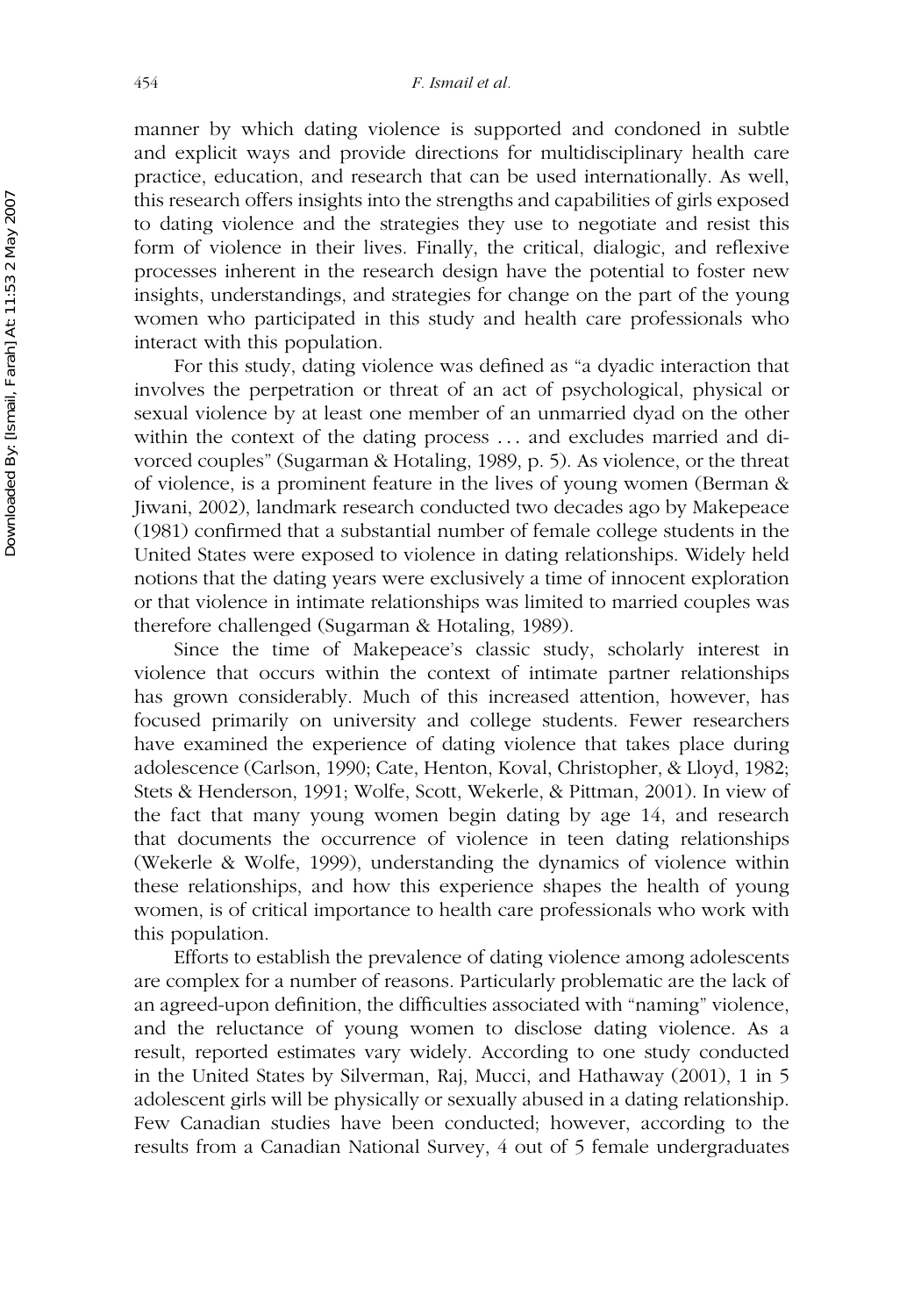at Canadian universities reported that they had been victims of violence in dating relationships (DeKeseredy & Kelly, 1993).

Despite these statistics, there continues to be a perception that the problem is not serious. As Sousa (1999) observed, adults in trusted positions often hold dismissive attitudes toward dating violence. The implied message is that at least some degree of violence is a common and acceptable feature of intimate partner relationships during adolescence. In the absence of research that documents the physical, emotional, and behavioral problems associated with dating violence, these attitudes are unlikely to change.

In recent years, a number of researchers have begun to examine the adverse health consequences of dating violence (Coker et al., 2000; Silverman et al., 2001; Wolfe et al., 2001). Much of this research has focused on the identification of the predictors of adolescent dating violence and characteristics of perpetrators and victims (Hamberger & Ambuel, 1998; Kreiter, Krowchuk, Woods, & Sinal, 1999; Silverman et al., 2001). While the understandings derived from these studies yield important knowledge, notably missing are the perspectives of young women regarding dating violence. In particular, their perceptions concerning how dating violence shapes their health and sense of well-being, and their concerns regarding the responsiveness, or lack thereof, among health professionals and the health care system more broadly, remain unknown.

This feminist narrative study was conducted in a Southwestern Ontario city in Canada and contributes to the knowledge about women and health care in several important respects. During the high school and early college/university years, young women encounter considerable pressure to engage in intimate relationships. This pressure, in conjunction with their young age, limited repertoire of dating relationships and experience, and deeply entrenched gender inequalities within North America, makes young women particularly vulnerable to dating violence. The pressures to be in relationships also may contribute to a willingness to overlook the violence that is occurring. The perceived lack of social support and the subtle sanctioning of violence in schools and the media may contribute to the normalization of violence and compound the difficulties of recognizing and leaving abusive relationships.

#### THEORETICAL AND CONCEPTUAL ISSUES

Much of the early research on dating violence is derived from the view that this problem is primarily a social concern. In recent years, however, a small number of investigators have provided beginning evidence that dating violence constitutes a significant public health problem, and that many adolescent girls who have experienced dating violence suffer short- and long-term physical and emotional health effects (Coker et al., 2000; Flanagan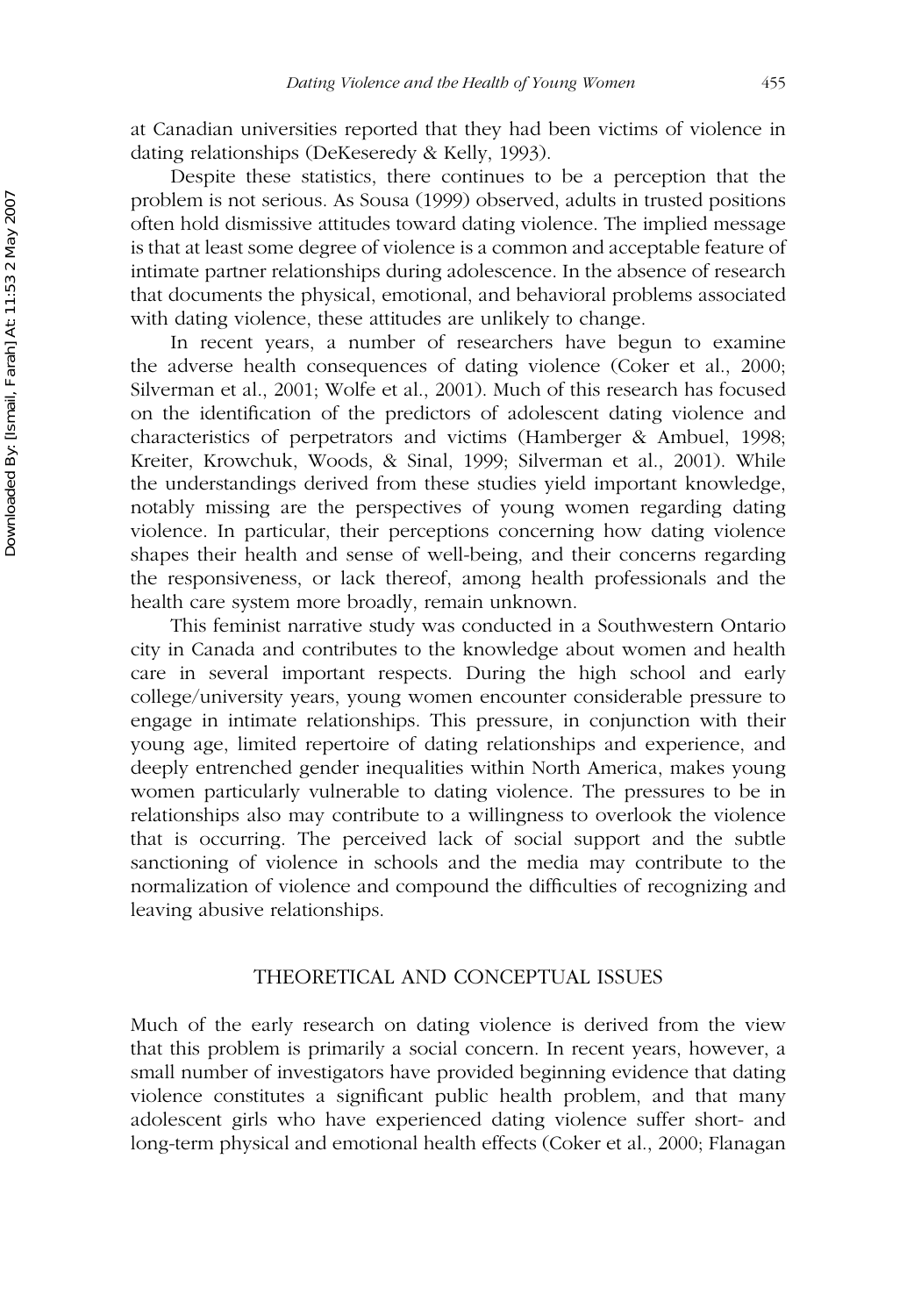& Furman, 2000; Purdie & Downey, 2000; Silverman et al., 2001; Wolfe et al., 2001). The causes and risks of these health effects clearly have been articulated by many researchers, but the experiences of young women and the contextual factors that serve to normalize and perpetuate dating violence merit further study.

Various theoretical and methodological perspectives have been used to inform current knowledge in this area. Gelles and Loeske (1993) observed that violence commonly has been categorized according to the persons that it impacts. For example, wife abuse, elder abuse, and child abuse are all forms of violence that draw attention to those who are on the receiving end. Stark and Flitcraft (1991) discuss three models that have been developed to describe the causes and risk factors associated with spousal abuse. Although these models deal specifically with spousal abuse, they are relevant to the discussion of dating violence because of the similarities between these two forms of gender-based violence. Within the interpersonal model, violence between adults is understood as the result of an inability to cope appropriately and nonviolently with stress or conflict. The emphasis in this model is on psychological deficits and distorted interpersonal communication as causal factors. The limitation inherent in this conceptualization is that it neglects any consideration of the underlying power dynamics that are at the core of gender-based violence.

The second model discussed by Stark and Flitcraft (1991) is the family violence model. In accord with this model, the intimacy and privacy of family life create conditions that are conducive to patterns of family violence. And it is within the institution of the family that violence is learned, enacted, and transmitted across generations. As violent patterns become entrenched, they often extend beyond the family to include peers and dating partnerships. While this model has a great deal of intuitive appeal and has been supported by considerable research, it has been criticized for its tendency toward "blaming the victim."

The third model is the gender politics model whereby family violence is depicted as the manifestation of male control, a pattern that often begins during dating relationships and continues through marriage. Support for this model is persuasive. Single, divorced, and separated women are normally at greater risk than married women because violence is exercised by men who are threatened by female independence and who feel that their rights supersede those of women. These men initiate violence to obtain greater control and exercise methods of entrapment and psychological manipulation. Women remain in these relationships because of fear, lack of support, and victim-blaming interventions, all of which help to explain why young women stay in violent dating relationships.

Together, these models are useful in helping to categorize causes and risk factors. They tend not to recognize, however, the unique experiences and feelings of the individuals who live with dating violence. Nor do they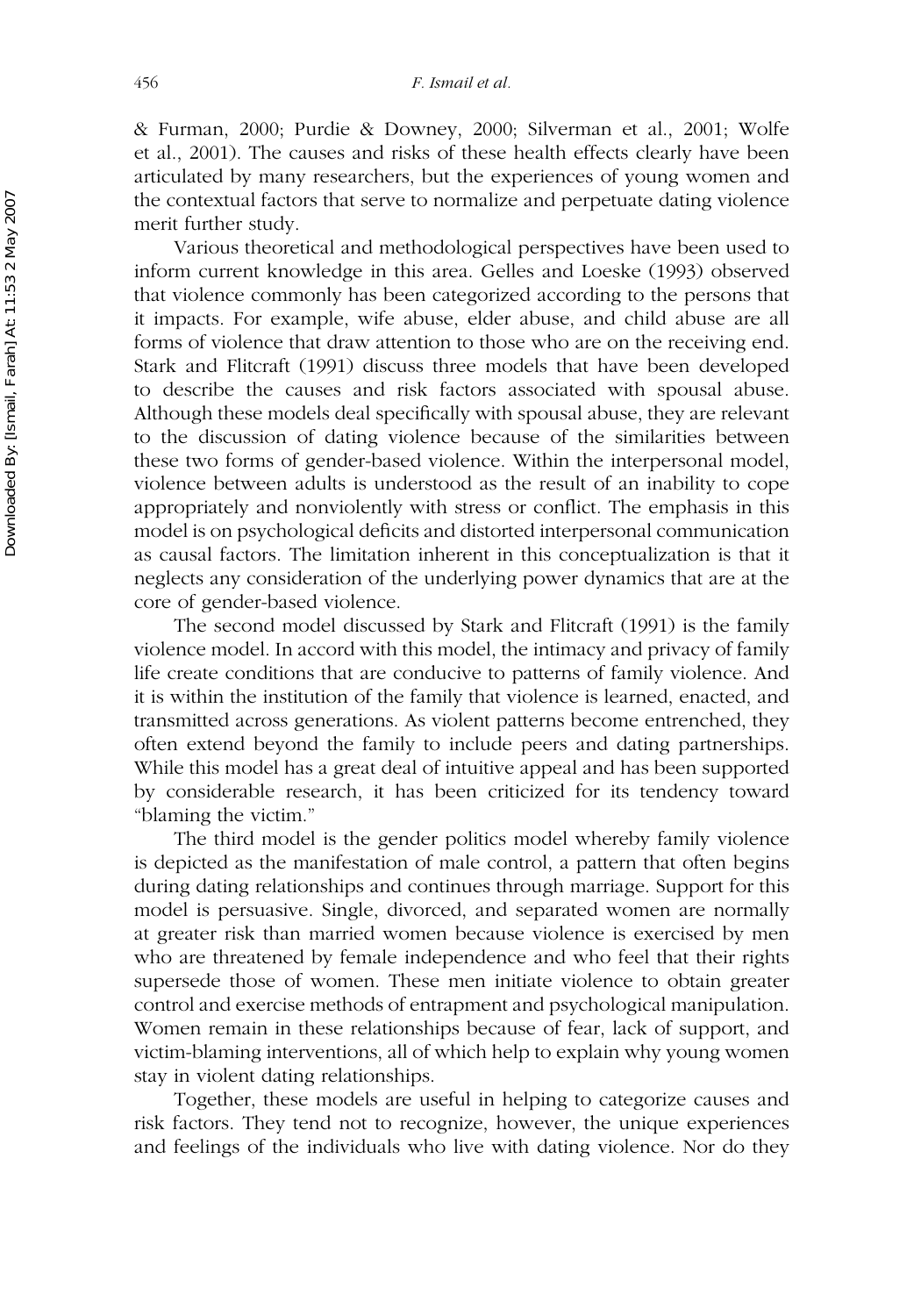draw attention to the ways in which gender-based violence is encouraged and sanctioned at the broader social and institution level.

Seminal research by Bograd (1988) highlighted the contributions that feminist perspectives and approaches could bring to an understanding of violence against women. In contrast to psychological approaches that emphasize characteristics of individual men and women as victims or recipients of abuse, feminist approaches illuminate the experience of violence and the contextual factors that help to sustain violent relationships. Further, feminist researchers go beyond the generation of knowledge, and engage in social action and change on behalf of battered women. While there is no single feminist perspective, most generally view wife abuse on a continuum whereby seemingly milder offences, such as pushing, lie at one end, and physical or sexual assault at the other end of the spectrum, and believe that marriage and family foster men's use of physical force against women. Increasingly, feminist researchers raise concerns about the use of gender-neutral language, such as "spousal abuse" or "domestic violence," insisting that these phrases obscure the context of violence, its nature, and its consequences. In contrast, feminist researchers focus on the reasons why men as a group abuse women and not the psychopathology that leads to the violence. Feminist narrative inquiry offers the opportunity for young women to give voice to their experiences of dating violence, as well as increased recognition of dating violence as a public health issue.

#### REVIEW OF THE LITERATURE

The Cumulative Index to Nursing and Allied Health Literature (CINAHL), MEDLINE, and PsychINFO databases were searched to obtain studies related to dating violence that were published within the last 10 years. In this review, several general comments regarding this body of research, followed by a discussion of the influence of the individual and social contexts that shape dating violence experiences, will be presented. Current knowledge regarding the detrimental health effects of dating violence will be examined and, finally, strengths and limitations inherent in the literature will be identified with specific attention to the significance of gender.

In a review of the dating violence research, Koval (1989) commented on the tendency to measure violence using various instruments including the conflict tactics scale (CTS). While this approach yields important information regarding the occurrence and nature of dating violence, it does not further our understanding of the meaning of dating violence in the lives of adolescent girls and young women, nor does it provide insights from their perspectives. More significantly, the use of standardized instruments cannot contribute to knowledge about how dating violence becomes internalized by young women. Feminist scholars have critiqued the CTS for its ranking of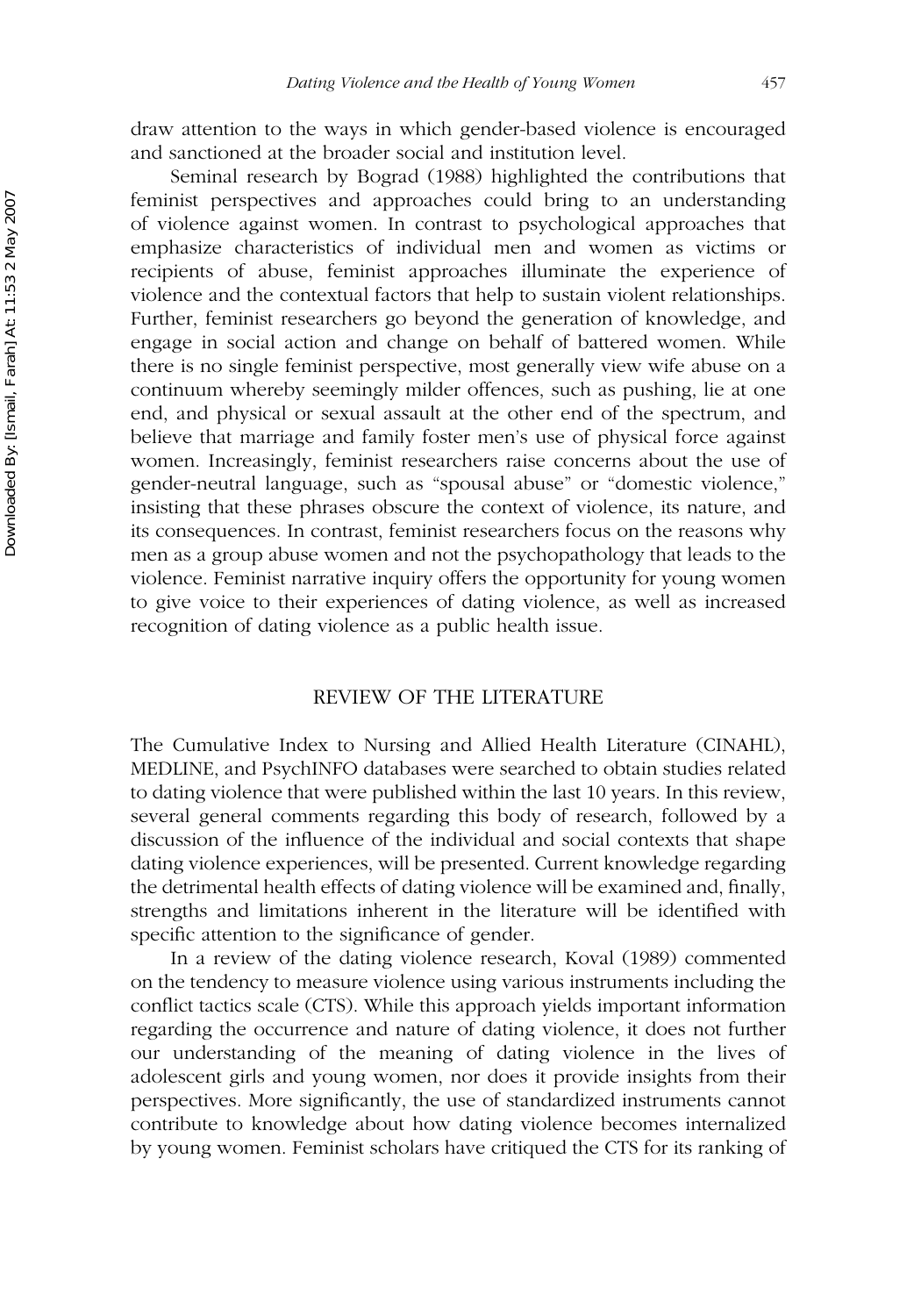abusive behaviors in a linear fashion, from least to most serious, noting that this ranking incorrectly assumes that psychological abuse is less injurious than physical abuse (DeKeseredy & Schwartz, 1998). Since the CTS does not cover the full spectrum of abuse that exists, it is possible that respondents will not report abuse if it is not asked about. As the CTS simply counts the number of violent acts committed, and does not distinguish why women and men *use* violence or the context in which such violence occurs, researchers often erroneously conclude that men and women are equally violent (DeKeseredy & Schwartz, 1998).

A second issue of concern is the manner in which gender is treated in much of the dating violence research. Although experiences within both the individual and social contexts are profoundly gendered, gender is rarely acknowledged in the extant body of literature other than as a categorical variable of interest. Much of the research to date examines differences between males and females, particularly in terms of victim–perpetrator characteristics and the forms of dating violence that are sustained. Few investigators, however, have applied a gendered analysis to their studies. Instead, many researchers (Ashley & Foshee, 2005; Foshee, 1996; Foshee, Linder, MacDougall & Bangdiwala, 2001; Malik, Sorenson, & Aneshend 1997; Pawlby, Mills, & Quinton, 1997; Purdie & Downey, 2000) have utilized the term "gender" as a marker of biological difference between males and females rather than as a phenomenon that is socially and culturally ascribed, that people and society produce and reproduce gender within relationships and social institutions (West & Zimmerman, 1987). A meaningful understanding of dating violence requires consideration of gender as a social construct that can change as a result of the social context in which individuals exist. In the absence of a gendered analysis, it often is difficult to fully interpret research findings. As Berman and Jiwani (2002) observed, "Gender neutral descriptions obscure the root causes of violence and leave the underlying gender-related dynamics unnamed and invisible" (p. 3).

## The Context of Dating Violence in Young Women's Lives

Much of the dating violence literature has focused on the *individual context*, with attention to such factors as personality traits, individual behaviors, and characteristics associated with victims and perpetrators of violence (Lloyd & Emery, 2000). Although it is unlikely that individual traits or behaviors will, by themselves, cause one to inflict dating violence, several researchers have attempted to establish such causality. Some of the most commonly identified factors include mental illness, poor self-image, stress, abuse of drugs and alcohol, suicidal intentionality, and lack of self-control (Howard & Wang, 2003; Miller & Wellford, 1997).

Foshee, Linder, MacDougall, and Bangdiwala (2001) conducted a longitudinal study to identify predictors of dating violence. Predictors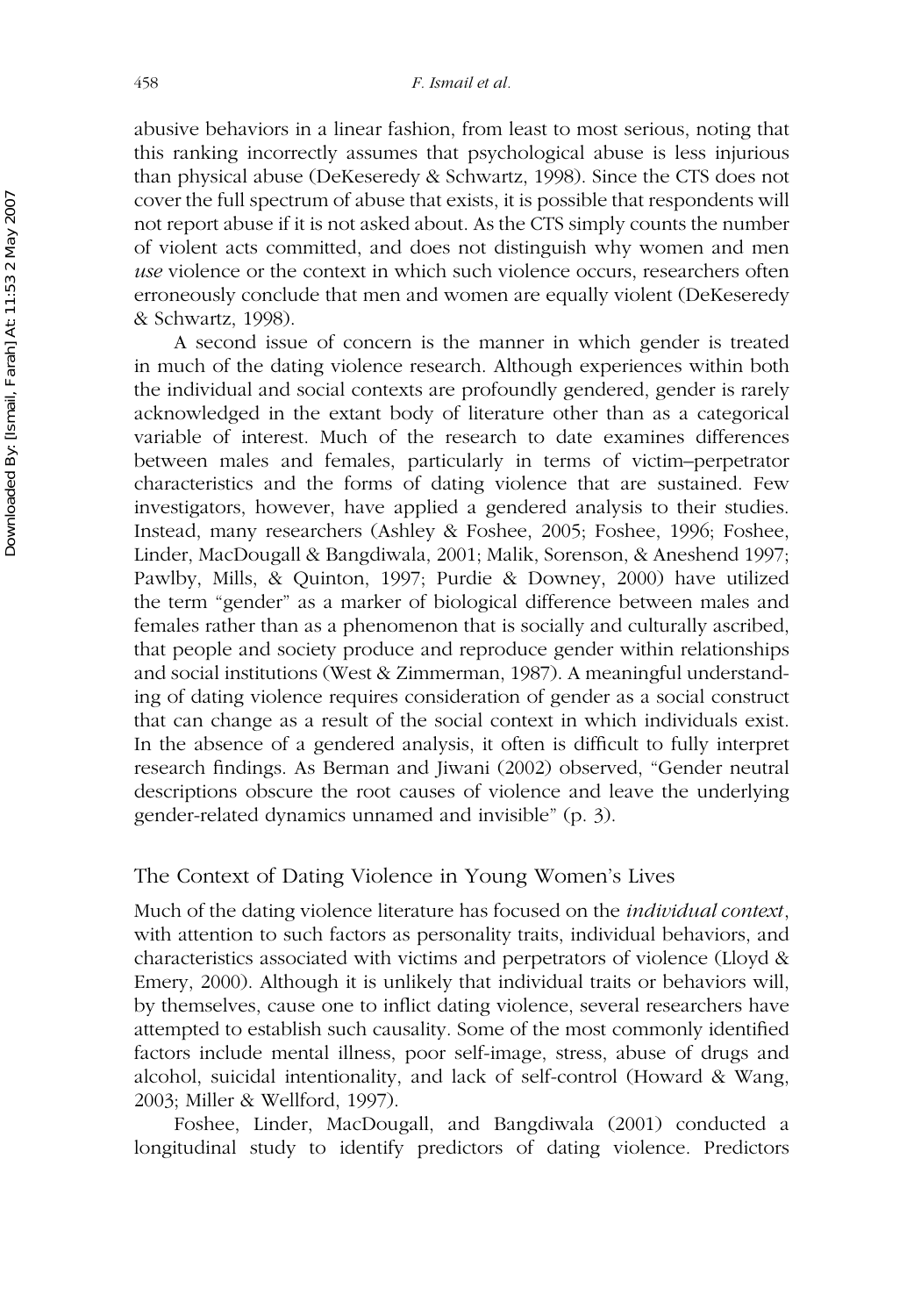associated with female adolescent violence included having friends who were victims of dating violence and use/abuse of alcohol. Being from a non-White background significantly increased the likelihood of perpetration of violence among females, while possessing attitudes that are accepting of dating violence predicted perpetration by males (Foshee et al.). Several researchers reported that victimization among females was positively related to the number of intimate partners (Pawlby, Mills, & Quinton, 1997; Tucker-Halpern, Oslak, Young, Martin, & Kupper, 2001). Tucker-Halpern and colleagues also observed that greater relationship duration and commitment were associated with victimization for both sexes, while Pawlby and colleagues (1997) noted that among inner -city adolescent girls, pregnancy and having a child contributed to relationship-centered difficulties. These authors also found that the "at-risk" group tended to form relationships with adolescent boys who were involved in criminal activities such as vandalism and theft, and that their relationships lacked intimacy and were characterized by social subordination of girls by boys.

Purdie and Downey (2000) suggested that sensitivity to rejection from peers and teachers increased the likelihood that adolescent girls will experience violence in their dating relationships. These researchers observed that dependency on dating relationships may cause victimization, a finding that also was put forth by Tucker-Halpern and colleagues (2001).

Several investigators have studied characteristics of victims and perpetrators of dating violence, but findings to date have been inconsistent and contradictory. A number of investigators have reported that females are more likely to be victims of dating violence than males (Pawlby et al., 1997; Purdie & Downey, 2000; West & Rose, 2000). In contrast, prior work suggested that females perpetrated more physical violence than males (Foshee, 1996; Malik et al., 1997) even when controling for violence perpetrated in self-defense (Malik et al.). Foshee considered only the frequency of violent acts, however, and not the severity and further suggested that the influence of peers who had experienced dating violence, the use of alcohol, and membership in a minority group increased the likelihood of a female becoming a perpetrator of dating violence.

The *social context* includes the social, relational, and the family environments. Bergman (1992) and Spencer and Bryant (2000) conducted research with students attending rural, suburban, and urban high schools to estimate the proportion of high school students who experienced dating violence. Bergman found that the incidence of repeated violence was fairly consistent among high school students, regardless of geographic location. In contrast, Spencer and Bryant (2000) found that teens in rural school districts were more likely to be victims of dating violence than their suburban and urban counterparts. Together, these studies suggest that dating violence takes place in diverse settings and that community or geographic setting is an important context that warrants consideration.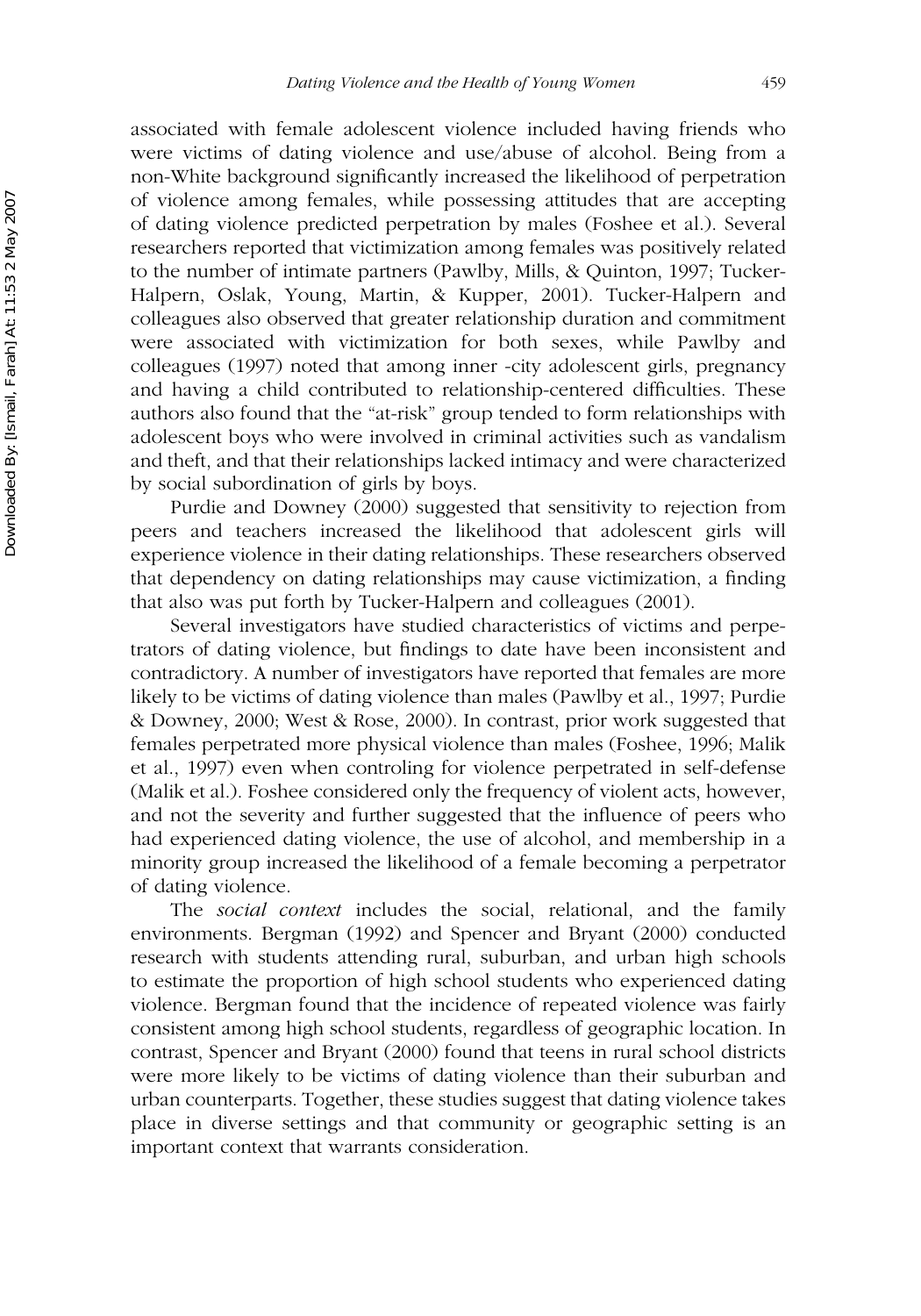Connolly, Pepler, Craig, and Taradash (2000) examined the social context of schoolyard bullying. Results indicated that individuals who engaged in bullying began dating earlier and did so more frequently than other adolescents. These individuals also perceived relationships with their boyfriends or girlfriends to be less intimate, less affectionate, and less durable, and were likely to engage in undesirable activities to "keep" their partners. According to these authors, adolescents whose peer relationships are characterized by bullying may be at risk for continued difficulties in romantic relationships.

According to Lavoie, Robitaille, and Herbert (2000), some forms of dating violence are perceived to be more serious among the adolescent population than others. These authors used qualitative methods to examine aggression in teen dating relationships among a sample of teens, aged 14 to 19. Findings suggested that consensual use of violence, including "rough sex" (p. 9), was acceptable to males as well as to females. The authors also reported that psychological abuse, including denigration and insults, social control and jealousy, indifference and damaged reputations, was perceived by the adolescents to be worse than physical violence.

Several researchers have observed the importance of family relationships and dynamics on dating behavior (Foshee et al., 2001; Malik et al., 1997; Wolfe et al., 2001). Wolfe and his colleagues examined the relationships among child maltreatment, adjustment problems, and dating violence. Adolescent males were more likely to be perpetrators of abuse toward their dating partners if they had experienced childhood maltreatment, while adolescent females who had experienced childhood maltreatment were likely to experience greater emotional distress and post-traumatic stress-related symptoms. Similarly, Malik and colleagues (1997) suggested that males were more likely to perpetrate dating violence if they had witnessed spousal abuse between their parents, whereas adolescent girls were more likely to be victims of dating violence if they had been abused in their families of origin.

## Dating Violence and Health

Several investigators have begun to examine the health consequences of dating violence. Coker and colleagues (2000) examined quality of life and found that adolescent girls engaged in serious "health risk behaviors" such as substance abuse, unhealthy weight control, sexual risk behavior, pregnancy, and suicide as a result of dating violence. Levy (1998) described symptoms of post-traumatic stress disorder and sexual dysfunction following sexual abuse by a dating partner. Kreiter and colleagues (1999) reported genderspecific effects, noting that males were more likely to use injected drugs, while females were more apt to use marijuana.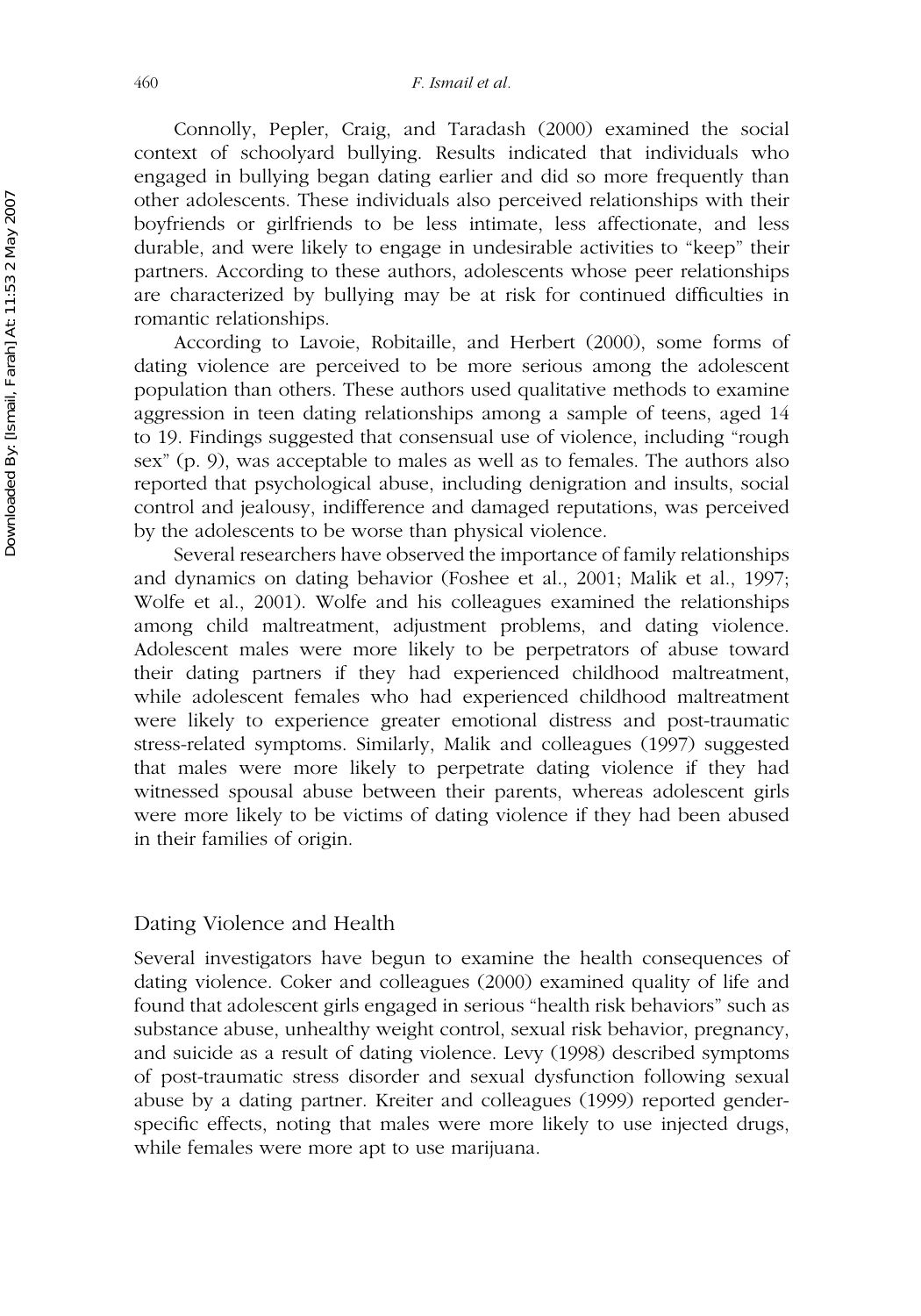Silverman and colleagues (2001) examined the association of lifetime prevalence of physical and sexual violence by dating partners among adolescent girls with specific health risks. This study revealed that unhealthy weight control behaviors, suicide ideation, and actual suicide attempts were more prevalent among adolescent girls who experienced dating violence. The health effects that are experienced as a result of dating violence are often insidious. As Flanagan and Furman (2000) suggested, victimization caused by dating violence can have long-term emotional health consequences on adolescent females. These include distrust and hostility toward men and the inability to establish meaningful attachments. Similarly, Purdie and Downey (2000) found that chronic anxiety related to fears of peer rejection compromised the quality of adolescent girls' relationships.

As the research presented in the review indicates, there is growing awareness regarding the health implications associated with dating violence; however, more research is needed to gain a richer understanding of these effects. Little is known about this population's perceptions of their experiences, or their interactions with the health care system, including barriers and factors that facilitate access to services. The current study attempts to address some of these knowledge gaps.

## METHODOLOGY AND METHODS

A feminist narrative study was conducted to examine the issue of dating violence from the perspective of young women. This approach provided a means to access participants' stories about dating violence, to tap into their usual ways of expressing themselves, and to incorporate the context and chronology of events while imparting meaning and relaying larger cultural themes and values. Through narration, participants were able to contextualize their experiences of dating violence and explain the choices they made to themselves and others (Lempert, 1994). Similarly, narrative analysis enabled these young women to provide their own definitions of abuse and recognize their changing perspectives as they matured from adolescence to womanhood (Lempert, 2004). Reflexivity, a hallmark of feminist research, was achieved through the processes of dialogue, reflection, and critique that were integrated into the data collection and analysis phases of the research. Through this process, both the investigator and the participants were able to contemplate the issue of dating violence from many vantage points, thereby fostering new understandings and possibilities for action and change at the individual and structural levels.

Recruitment strategies were selected that were most likely to yield a diverse study sample. These included contacting key informants at various community organizations and agencies, placing advertisements in culturally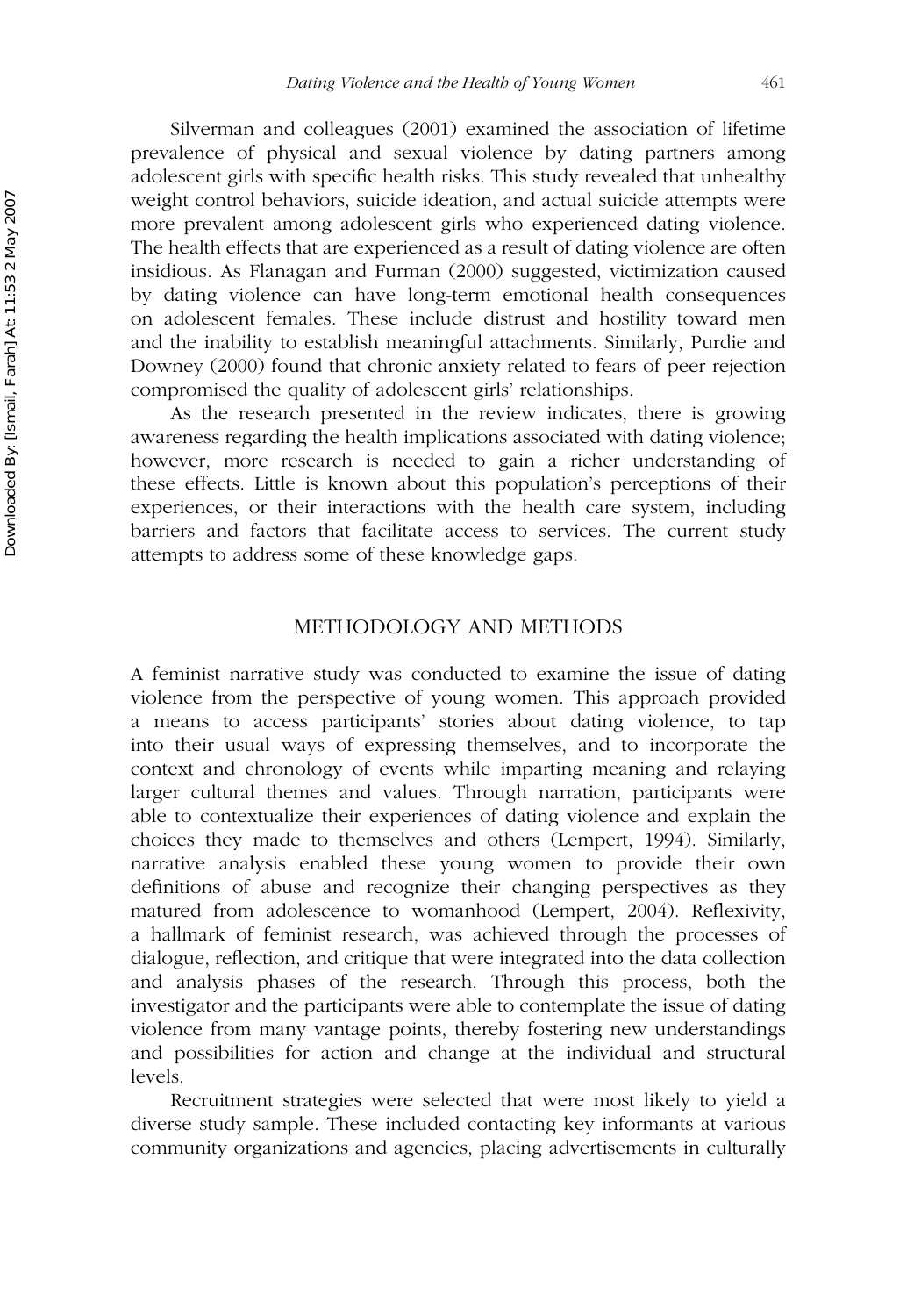diverse areas of the city, informant referrals, and snowball techniques. The sample consisted of 11 English-speaking adolescent girls and young women ranging in age from 17 to 23 years. Although this sample was at the upper range of adolescence, many described experiences that had occurred during early adolescence. Five participants had experienced dating violence themselves; 4 indicated that although they had not experienced dating violence personally, they were close to someone who had; and 2 participants expressed an interest in participating in the research because of concerns they had regarding the issue. The decision to include some participants who had not personally experienced dating violence was consistent with the premise that understandings regarding dating violence stem from a range of sources and experiences. With respect to ethnocultural background, 9 participants were Caucasian and 2 were Aboriginal. With respect to education, 1 participant had completed several years of high school but did not graduate, 1 was a community college graduate, and 9 were university graduates. All participants stated that they were from middle- to upper-class families.

#### Data Collection and Analysis

The participants who were uncomfortable discussing personal aspects of their dating relationship in a group setting opted for individual interviews. The remaining 8 chose group interviews that were conducted on two separate occasions with 4 participants present at each interview. A semi structured interview guide, developed for this research, was used in conjunction with probes and reflective statements. Demographic data were collected prior to the narrative portion of the interview. Consistent with feminist research approaches, the interviews were conducted in a manner that encouraged dialogue, reflection, and critique (Berman, Ford-Gilboe, & Campbell, 1998).

All interviews were tape-recorded and transcribed verbatim. Field notes about the feelings, reactions, and observations of both the participants and the interviewer helped establish a context for interpreting the data. Thematic analysis of interview and field note data was conducted. (Berman, Ford-Gilboe, & Campbell, 1998). Adequate phrases were chosen that helped to describe the themes. Similarities and differences in experiences, ideas, and perceptions about dating violence were identified (Lempert, 1994). Narrative analysis also was used to reveal grammatical structures and word choice that was used by the participants. Narrators of dating violence stories used language structure to promote understanding and interpretation of their experiences and to uncover meanings and relationships between and among the experience of dating violence, contextual factors, and health experiences. All names used are pseudonyms.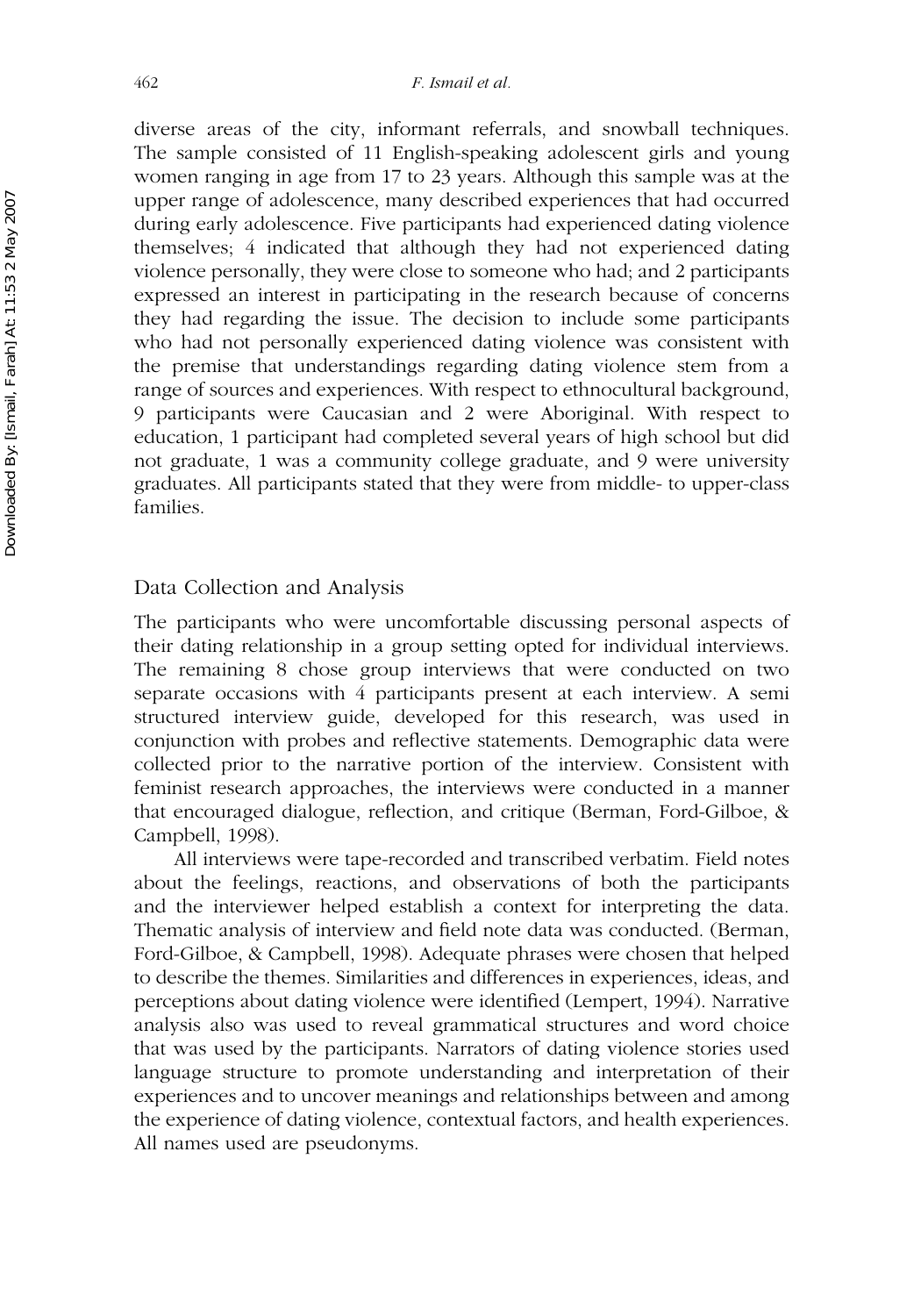### FINDINGS

As the participants told their stories, they reflected on their experiences and thoughts regarding dating violence. Through the process of narrative analysis, four central themes emerged: (a) manipulation and control in the context of dating relationships; (b) broader contexts that shape dating violence in young women's lives; (c) health perceptions and experiences; and (d) normalization, perpetuation, and trivialization of dating violence.

## Manipulation and Control in the Context of Dating Relationships

All of the participants stated that dating violence is multidimensional and may be physical, sexual, or psychological, and generally entails some form of manipulation and control. They typically defined dating violence broadly, and included such emotional forms of abuse as "being cheated on" and "finding out that somebody did something behind your back." In this regard, their definitions extended traditional notions about dating violence that included only physical, sexual, and psychological abuse. Many participants claimed that the emotional suffering associated with dating violence was typically not recognized as abuse by parents, other adults in trusted positions, or health care workers because it is often insidious and not marked by visible injury.

STORIES OF PAIN, CONSTANT DISAPPOINTMENT AND SELF-BLAME.

The young women experienced many forms of dating violence. Some told about seemingly innocuous experiences such as being lied to, while others described more explicit forms of violence, including verbal threats upon their lives and physical abuse. The intense inner turmoil that the young women experienced before, during, and after their relationships ended was evident in their stories. Amanda described a history of dating violence, including physical and psychological abuse that took place over the course of a longterm high school dating relationship:

My boyfriend was the cool guy at school, the one who sat in his car and listened to music and everybody liked him. He started to cheat on me in a way that isn't even imaginable. He was also physically violent at times. We would get into arguments and he would hit me. I thought it was my fault and I would go back to him and he would do it again. And it was just a vicious cycle. It took me about 4 years to actually realize that this wasn't the type of person I wanted to be with.

Several participants, including Amanda, expressed a sense of guilt and self-blame regarding their role in the relationships, and, more specifically,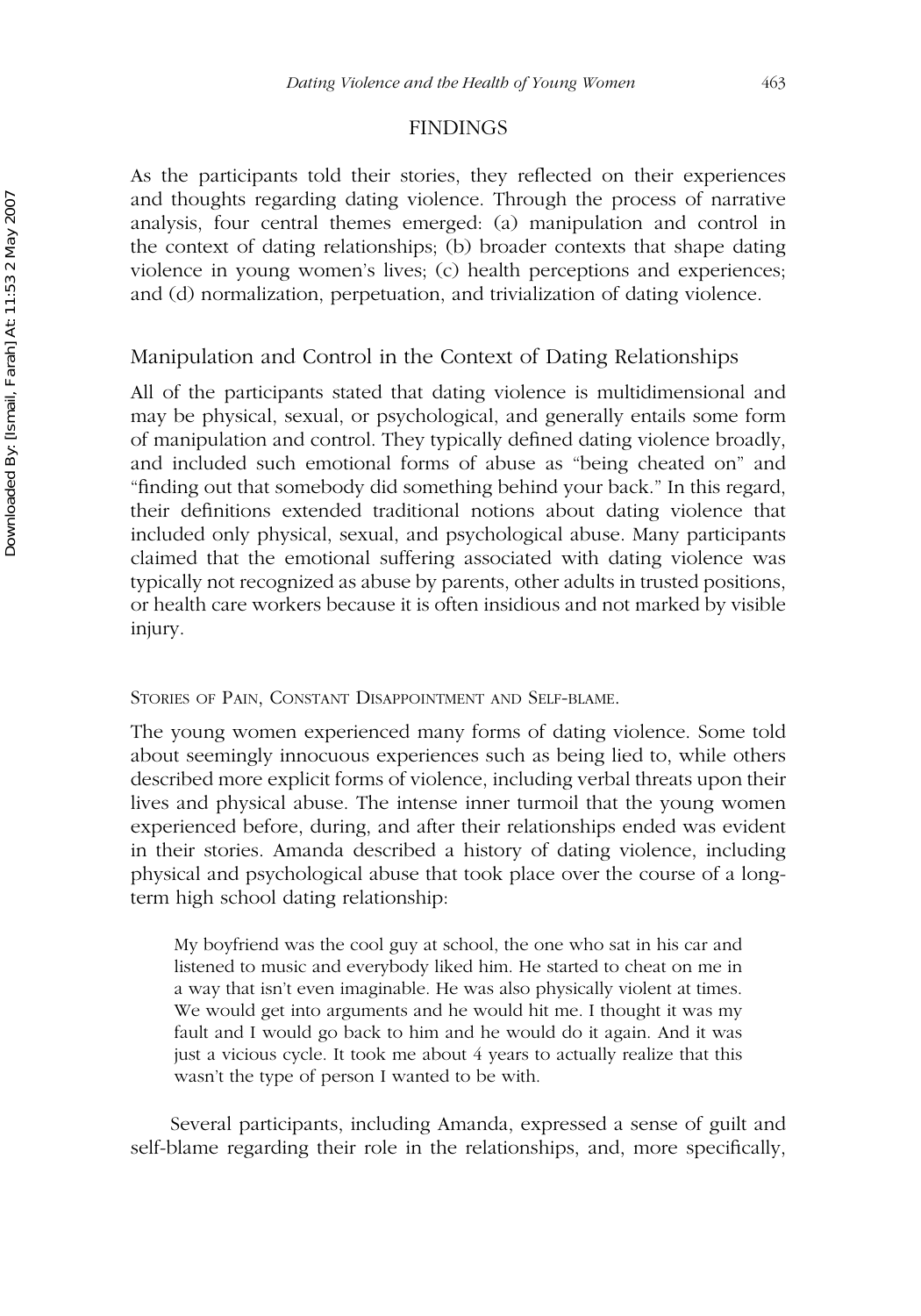their inability to leave. Amber had a very close friend who had experienced dating violence inflicted by a long-term boyfriend during her teen years. Her friend eventually ended the relationship but continues to be harassed by her former-boyfriend. Amber portrayed her friend's experience of dating violence as one that caused constant disappointment and pain:

It was really good in the beginning. He was really charming and endearing and just the type of person that seemed like he had it all together. It was really good. He had a contagious personality, everybody just wanted to be around him. The abuse gradually developed over time. My friend would say, "Oh, it's okay, he did that but maybe that's not really what he's like." It was like she just waited for the next time to happen and each time it happened, it became worse and worse.

Laura had experienced psychological abuse over the course of a high school dating relationship. Speaking about a friend who had also experienced dating violence, Laura explained, "He would argue with her over things, lose his temper, and physically hit her. There were many times that I sat with her, crying, but she wouldn't let this guy go." These young women's understandings of dating violence evolved over time and often entailed a pattern of leaving and returning several times until they eventually began to see and name the violence for what it was, and recognized that they were not to blame for the abuse.

*Romantic Love, Young Love, and the Fear of Being Alone.* The young women described pressures from their peers and the media to have boyfriends and develop committed relationships at a young age. These pressures seemed to amplify their willingness to remain in relationships that included violence. As they stated, they were willing to tolerate the violence because they wanted desperately to hold on to their romantic notions about relationships, notions that were passed along through the fairytales they read as children, and through the media and popular culture that they were exposed to as teenagers. Gwen had experienced emotional and psychological abuse inflicted upon her by her long-term boyfriend:

I've always been a romantic and I think that these ideas were put into my head at a really young age. During my childhood, I would play a game called prince and princess with my friends. I would be the princess and my prince would fall in love with me. There was a storyline that we use to act out where the prince would fight with the princess and leave her. She would cry and cry and act like her world had come to an end. Where did I get these ideas from?

Amanda stated, "Girls are so vulnerable at that age, especially in high school; you think it's love and you get caught up in that whole love relationship." During adolescence, many girls have their first sexual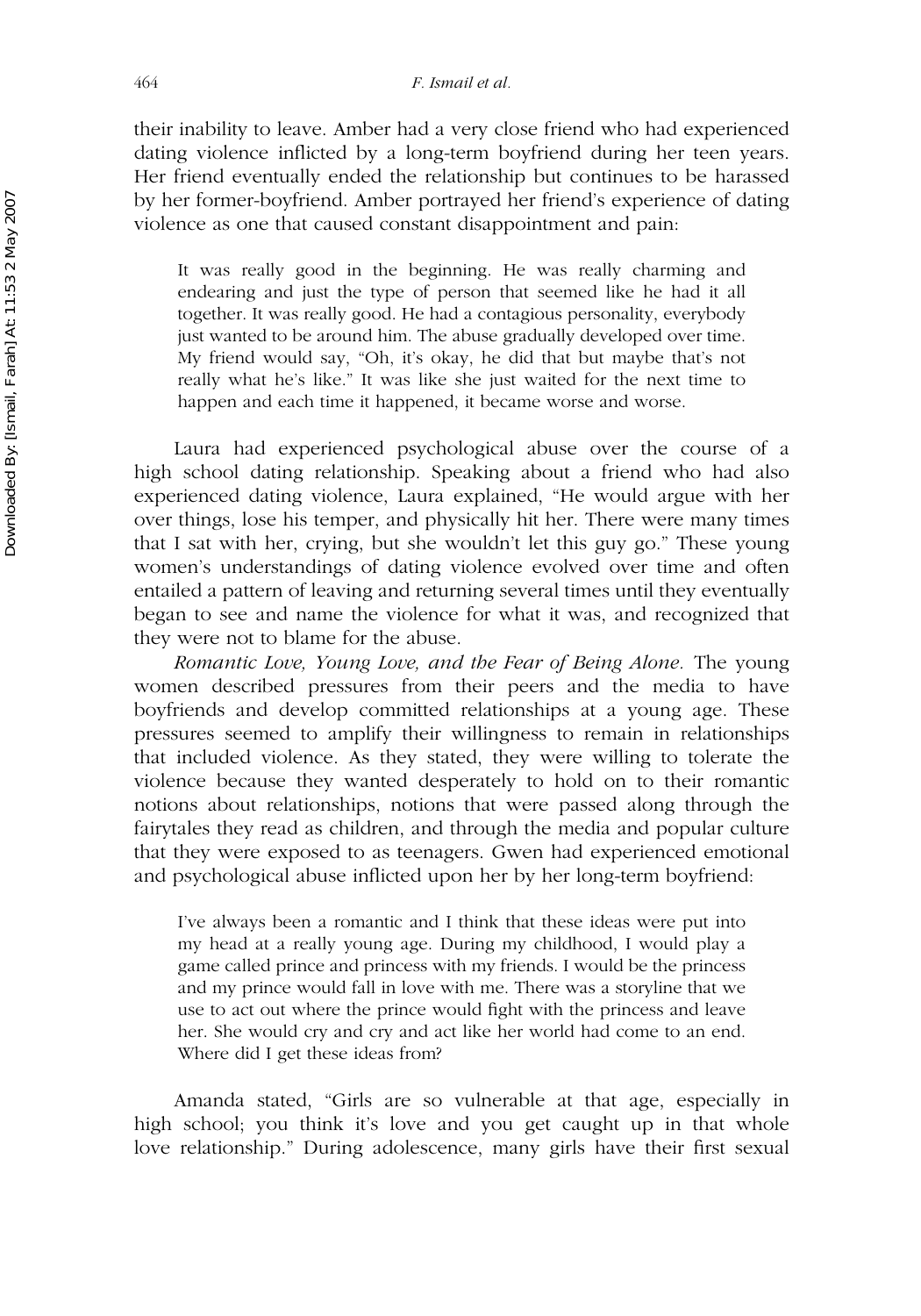experience, an event that clearly brings much anticipation, wonder, and, in some cases, fear. Amber, who acted as her friend's confidant and source of support throughout her friend's abusive dating relationship, said, "If you don't feel like you can tell others about your situation, then leaving the relationship makes you feel worse off than staying in it." The fear of social ostracism seemed to contribute to an inability to leave dating relationships. The overall sense conveyed was that a bad relationship, even if characterized by manipulation and control, was preferable to no relationship at all.

## Broader Contexts That Shape Dating Violence in Young Women's Lives

The experience of dating violence was different for each participant. This variation was due, in part, to the diverse contexts, or social locations, in which they dwell. The contextual factors that were found to be particularly relevant were family environment and gender.

*Parental influence and Histories of Violence.* The family environment played a significant role in shaping young women's ideas, beliefs, values, and actions related to dating violence. It was within this context that early socialization experiences were learned and enacted, and it was here where these young women had the opportunities to observe adult interactions. In some cases these were based on mutual understanding and respect, while in other cases, interactions between adults were characterized by hostility, violence, and aggression. In all instances, the young women learned a great deal from what occurred in their family contexts. Several participants described a history of violence that they had witnessed or experienced within their families of origin. Amber shared her views about the role of the family:

I think that if someone is brought up with love, then they are always taught that if someone was to ever hit you or say mean things to you or manipulate you, then you leave. But if you get yourself into a situation, you try to keep it to yourself and make it work.

Jen suggested that her childhood history of sexual abuse might have contributed to her willingness to tolerate dating violence as a teenager. She recalled allowing her boyfriends to mistreat her, stating, "I just let them treat me like crap." Family upbringing and the values that parents instilled in their children were discussed by all of the participants. Nicole had experienced psychological and physical dating violence during a high school relationship and thought that the physical abuse she experienced from her father may have contributed to her acceptance of dating violence: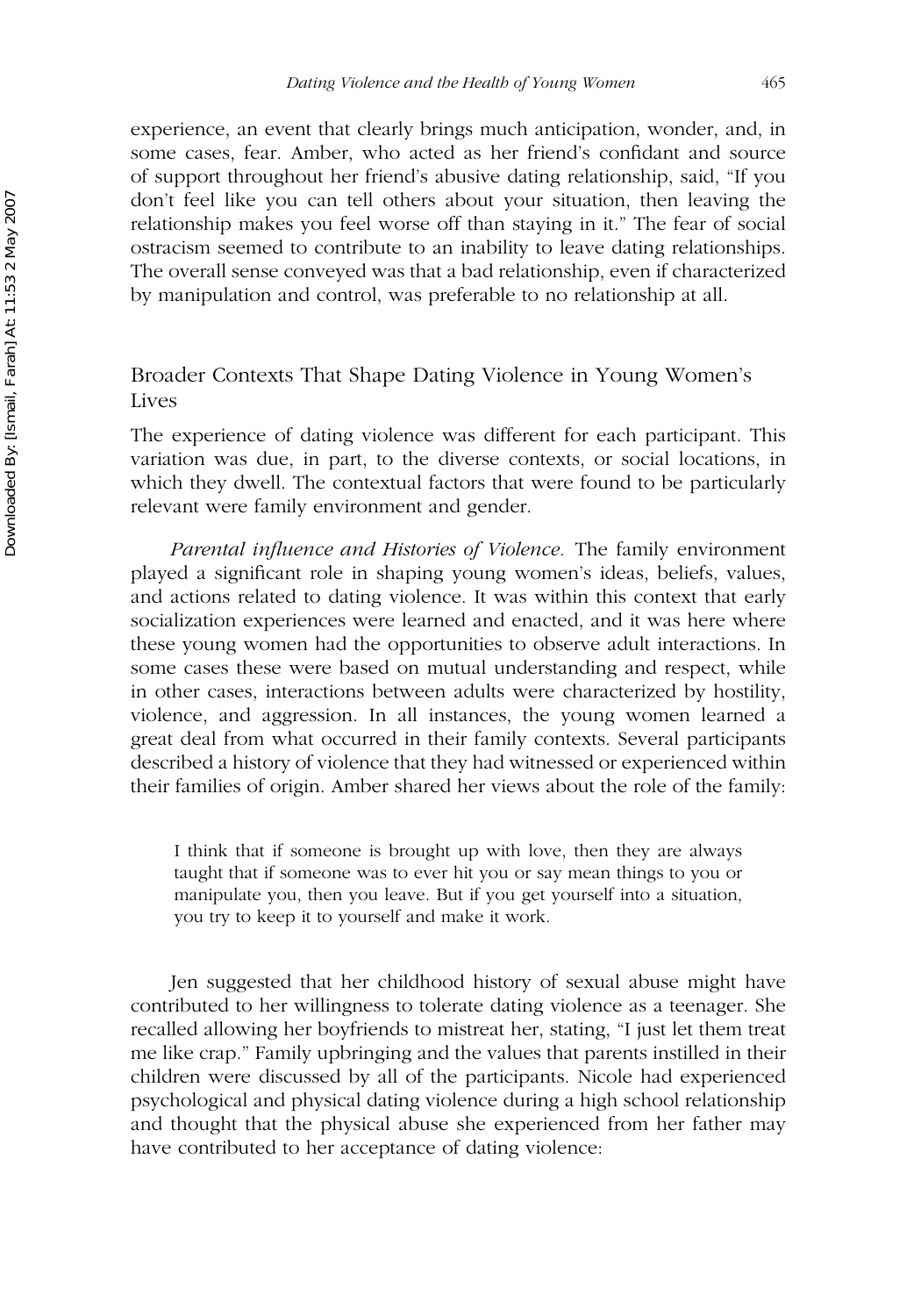When I grew up I was rude to my Dad and I'd really piss him off and he would hit me. So maybe that's why when I was with my boyfriend and I would piss him off and he would hit me, I would be, like, "That's okay."

As these comments imply, family dynamics, including histories of violence, played a significant role in shaping young women's perceptions of, and vulnerability to, dating violence.

*The Deeply Gendered Nature of Dating Violence.* The centrality of gender to the experience of dating violence was a consistent theme in the young women's stories. They repeatedly commented on the gendered demands and expectations they faced from society, their parents, and their partners regarding the social imperative to look and act a particular way. These pressures were intertwined with their stated need to be accepted by their parents, by other adults in trusted positions, by their peers, and especially by their boyfriends. Jen, who had dropped out of high school at the age of 16, was physically, sexually, and psychologically abused by several "boyfriends." She said that she "ran from one guy to another looking for love" and was always looking for someone to accept her for who she was. Jen described the pressures she felt from her friends to be in a serious relationship and said that this contributed to her experiences during her early adolescent relationships. Tiffany described the pressures she and her friends experienced:

I think that, as a female, you have a lot of things that you have to worry about. You have to worry about your appearance, you have to worry about your weight, you have to worry about whether or not you are going to succeed in school. And I think that people judge women, young girls, differently than they do guys. I think that women, as much as they have come a long way in history, I think that they still are victims of discrimination because of the fact that they are women. And I think that that in turn leads to a lot of abuse from males.

The unrelenting pressures the young women perceived came from varied sources including their families and society. As a result of these, acceptance of violence was often the preferable alternative to risk of rejection or being viewed negatively by peers.

The young women eloquently described their behaviors in the context of dating relationships. They did not typically establish a link, however, between these behaviors and messages they received about gendered expectations. For example, several spoke about their own submissiveness and acquiescence, along with a desire to make their partners appear strong, powerful, and in control. As Holly stated,

At first I'll yell back, but then after awhile I just break down and cry because I can't keep up with that fighting. And he doesn't get upset. He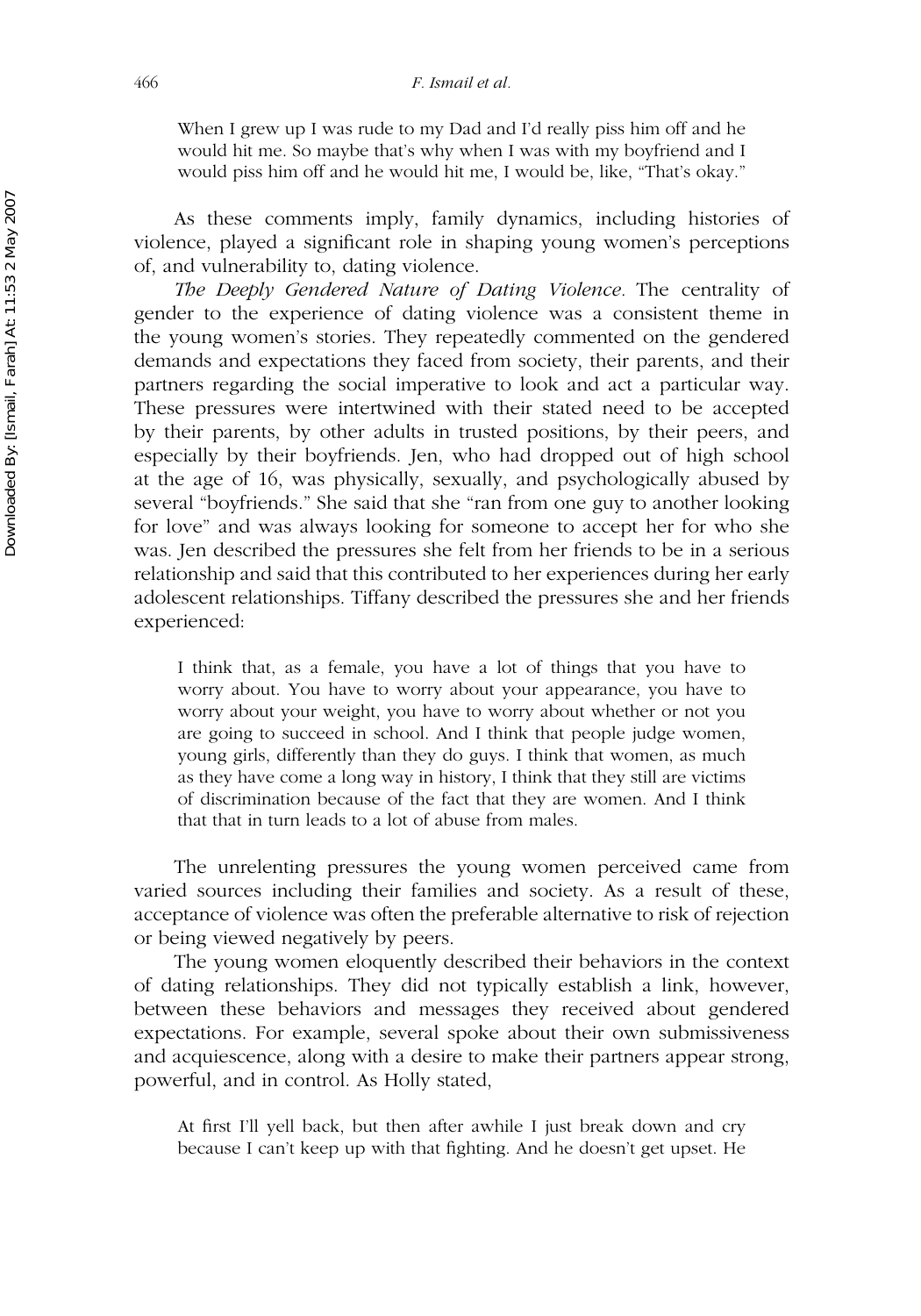just keeps yelling, whereas after a while I just can't take it anymore, so I back down. I think that's the kind of the situation with a lot of my friends as well.

With respect to the behaviors of their male partners, the consistent perception among the participants was that dominance, power, and control prevailed. As Nicole explained,

I thought he [her boyfriend] loved me so much because he was always asking me where I was going and what I was doing. I just thought he cared about me so much, but, really, he was being possessive. He wanted to control what I was doing and who I was doing it with. He would make me call him all of the time.

Adolescent boys and young men were not interviewed in this research and it is, therefore, not possible to comment on their views or perspectives. According to the young women, however, gendered expectations were deeply ingrained in the lives of both groups and manifested themselves in ways that were not always visible or readily apparent. The pressures for young women to be submissive and boys to be domineering, and the associated rules and roles of gendered relations, were played out in the microcosmic world of dating relationships, and were repeatedly described by the girls in this study.

#### Health Perceptions and Experiences

The young women told of a multitude of ways in which their physical and emotional health was adversely affected by dating violence. Many of these problems persisted beyond the termination of the abusive relationships. Particularly noteworthy was their perception that little support was available to them from the health care system.

*"I'm Just All Out of Whack."* Health was typically defined as "physical, mental/emotional, and social well-being." The young women explained that these three aspects had to be balanced in order for one to feel healthy. Dating violence had important implications for all three of these domains. Amanda stated, "I just didn't care about the way I looked anymore. I was so stressed out, I would make myself sick." Many young women described eating disorders, sleep disturbances including nightmares, social isolation, and drug use/abuse.

The perceived societal pressure to "do it all" was compounded by the violence the young women had experienced in their intimate relationships. This pressure was taxing on the young women's emotional health and, according to them, contributed to an inability to concentrate, focus on school, and participate in activities with their friends. The subsequent lack of social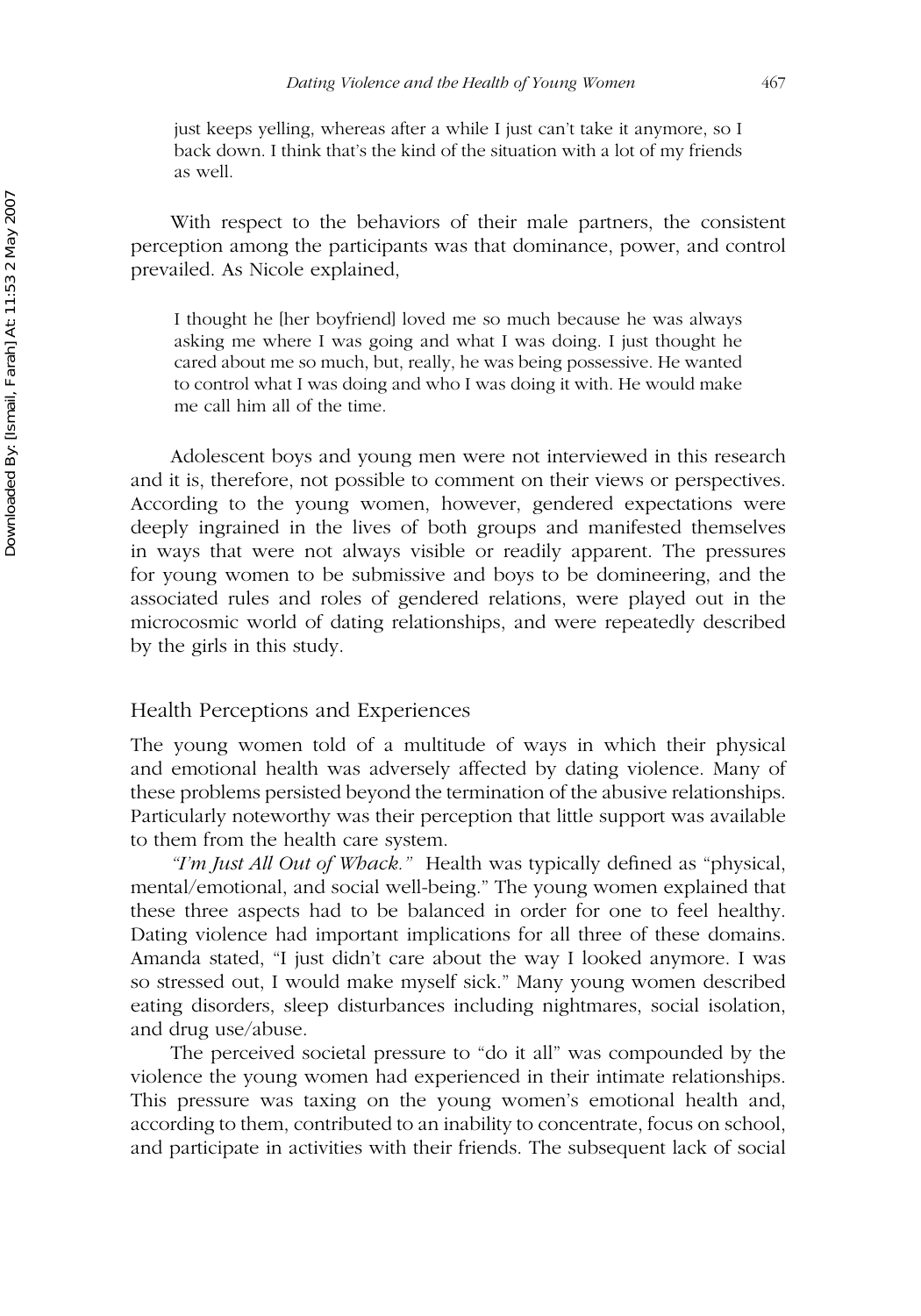interaction made them feel isolated. As Nicole said, "When you don't have a support network it's really bad because you can't go anywhere for an outlet." The interrelationships among the three domains of health were clear. Compromises to one domain affected other domains, and the net result was an overall inability to feel healthy. However, effects on all domains were not equally apparent. The subtle nature of mental health compromises were described by Amber:

It's like it's up and down. When it is good, it is good; and when it is bad, it is bad. And that takes an emotional toll on you whether you're in it or whether you're seeing someone you care about being in it.

Referring to the effects of dating violence on her mental health, Laura stated, "Nobody ever knew what it did to me because they couldn't see it." Many participants noted that they were ashamed and embarrassed about their experiences and had difficulty disclosing dating violence. This inability to share what had occurred intensified their emotional stress and made the process of leaving the abusive relationship more difficult.

*Encounters With the Health Care System.* All participants who had experienced dating violence described encounters with the health care system. These encounters were not directly related to the abuse that they experienced but resulted because of their situations. It is particularly noteworthy that all of the young women who experienced dating violence subsequently became pregnant by their abusive partners. One also had contracted a sexually transmitted disease (STD). In all cases, the pregnancies were terminated and the STD was treated. The young women expressed shame and embarrassment about the pregnancies and STD symptoms. Many did not disclose to health providers that they were in abusive relationships, even when asked, for fear of being judged or viewed negatively. They stated that health care workers seemed "disinterested" and the young women consistently expressed their frustration with the lack of support they received.

One participant was fortunate to receive professional support for the dating violence she experienced and spoke about the counseling she received years later:

I went back to him [boyfriend] because at that point in my life I was so alone. I was 17 years old. I knew nothing else. My parents and my friends weren't speaking to me. So I was totally scared. If I had only known about going to a counselor earlier, I could have really helped my situation.

Amanda later learned that this resource was available to her while she was in high school, although she was unaware of it at the time.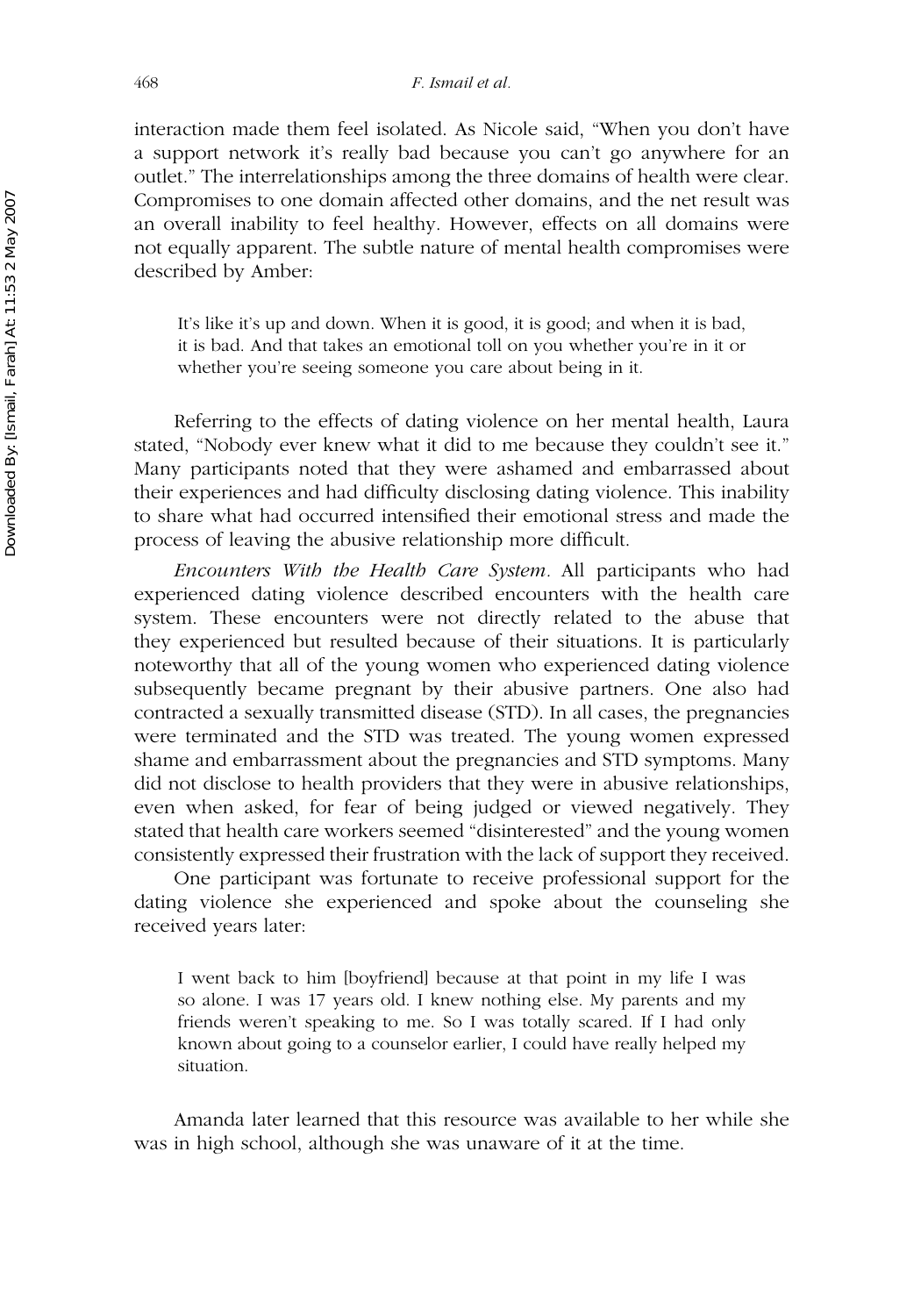#### Normalization, Perpetuation, and Trivialization of Dating Violence

The participants described many ways in which the dating violence continued, and said they did not recognize any means to end it. As they explained, the perceived lack of social support; the dismissive responses on the part of parents, teachers, health providers, and other adults; and the subtle sanctioning of violence in the schools and the media, contributed to a normalization of violence and compounded the difficulties of leaving the abusive relationships.

*Seeking Solace in Painful Places.* Several young women spoke about seeking solace in places that continued to cause pain and hurt. The lack of support, social isolation, and family estrangement experienced by the young women contributed indirectly to their inability to end abusive dating relationships. Laura "went back to him" at a point in her life when she was alone:

My parents weren't speaking to me and there was no way I could have gone to anybody at my school because the first thing they would have done is contact my parents. So I was totally scared. So I went back to him [boyfriend]. And, again, it continued.

As this quote illustrates, Laura recognized that the abuse was "wrong" and was willing to seek support. Because appropriate resources were not available, or at least were unknown to her, however, she remained in the abusive relationship. In Gwen's words,

I think that if I had the support and love that I needed at that time, I wouldn't have been in that situation. I turned to my boyfriend for support because I felt like I had nothing else. I can't believe what I went through. I cried for days and days. I can't believe what he made me become. I felt the rejection from my parents and my friends. Everyone turned their backs on me. So when it got really bad, I had no choice but to stay with him.

As these comments reveal, the young women sought solace in relationships that they knew were harmful to them. The lack of clear options, alternatives, and support served to sustain the violence in their lives.

*Violence Unnamed and Unnoticed.* Although violence has become a public health issue that has gained increasing recognition over the years, the participants expressed disappointment in their encounters with health professionals, as well as with other adults. The adults to whom they turned failed to see the seriousness of dating violence, tending instead to dismiss it as a minor problem or as an expected component of any intimate partnership, as Holly poignantly stated: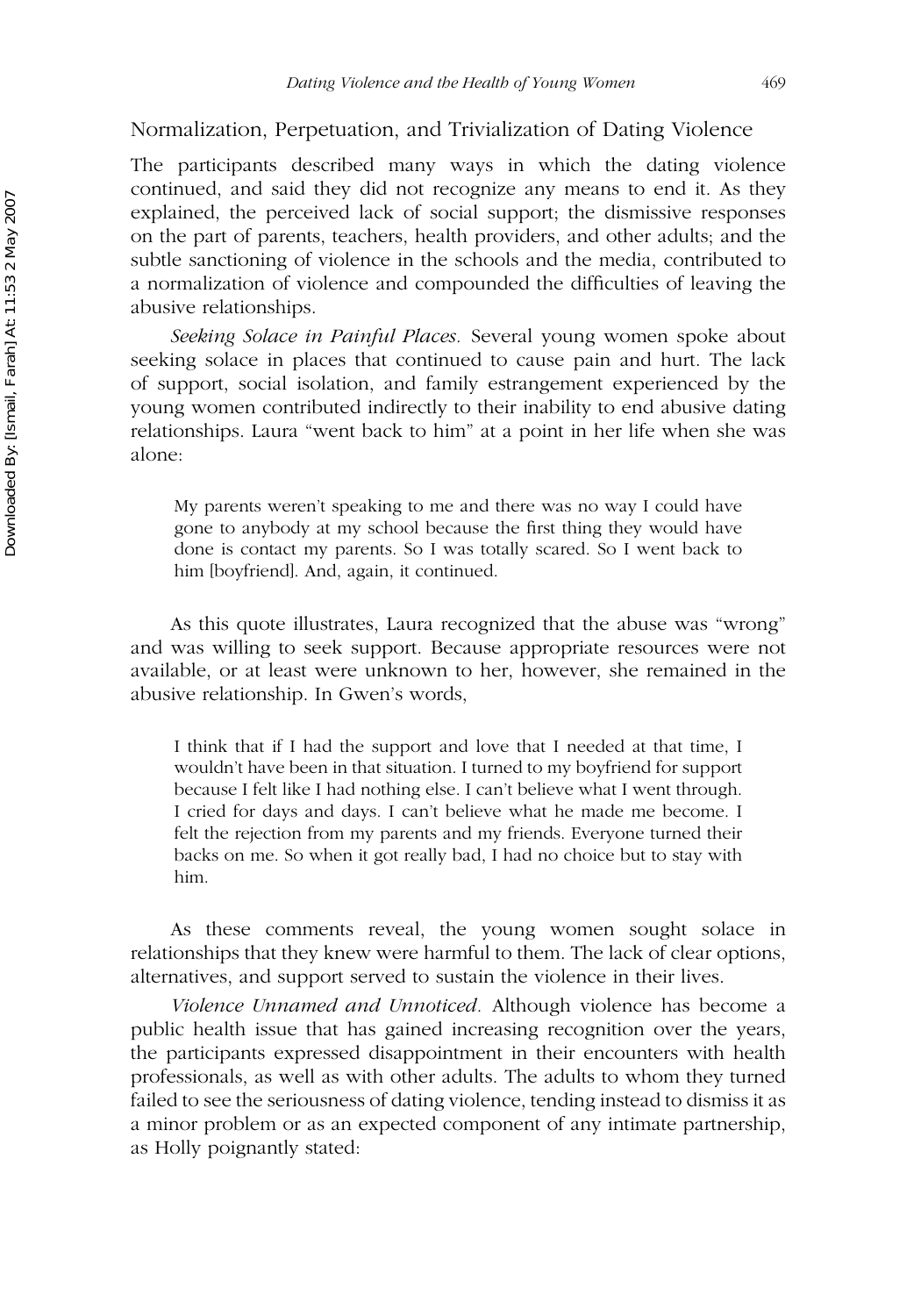There are so many movies out there where girls are abused by their boyfriends. We never see how these boys are punished for their actions. This sends the message that dating violence is acceptable and that it isn't really important.

The participants commented that school-based health education programs rarely address dating violence, and health providers do not typically inquire about their intimate relationships. The lack of discussion surrounding this issue made it difficult for the young women to openly reflect on their experiences, or to learn ways to resist and challenge the violence in their lives. The message that has been conveyed to them repeatedly is that dating violence is not a serious issue. Laura spoke about her experience in the Catholic school system and discussed her teachers' avoidance of issues such as dating violence:

Dating violence was a reality at my school, and there were tons of girls going through it. But girls felt like they couldn't turn to anybody because of the school system. Teachers never recognized it and would not listen if someone tried to tell them something they didn't want to hear. So, for me, when I had these problems, I didn't have anyone to turn to at all.

From the stories told, the manner by which dating violence was normalized in young women's lives became clear. The tendency of adults, including parents, teachers, and health care providers, to discount young women's concerns reinforced the notion that violence is an acceptable and integral component of dating relationships. Similarly, the messages that were conveyed time and again through the media, children's storybooks, and other vehicles of popular culture, have the same effect. The tendency for young women to rationalize dating violence, to hold on to and embrace romantic notions about relationships even when such beliefs may be tantamount to staying in abusive relationships, and to feel the need to have a boyfriend at all costs, were the net results of the trivialization, perpetuation, and normalization of violence in young women's lives.

## DISCUSSION

The young women in this study welcomed the opportunity to discuss the issue of dating violence. In part, their enthusiasm may be attributed to the fact that many of their past efforts to address the issue have been met with skepticism, disbelief, and dismissive attitudes. As a result, the young women openly, honestly, and poignantly shared their stories about a deeply personal and painful aspect of their lives. The findings in relation to young women's experiences, perceptions, and understandings of dating violence were unique in that they extended traditional definitions of dating violence,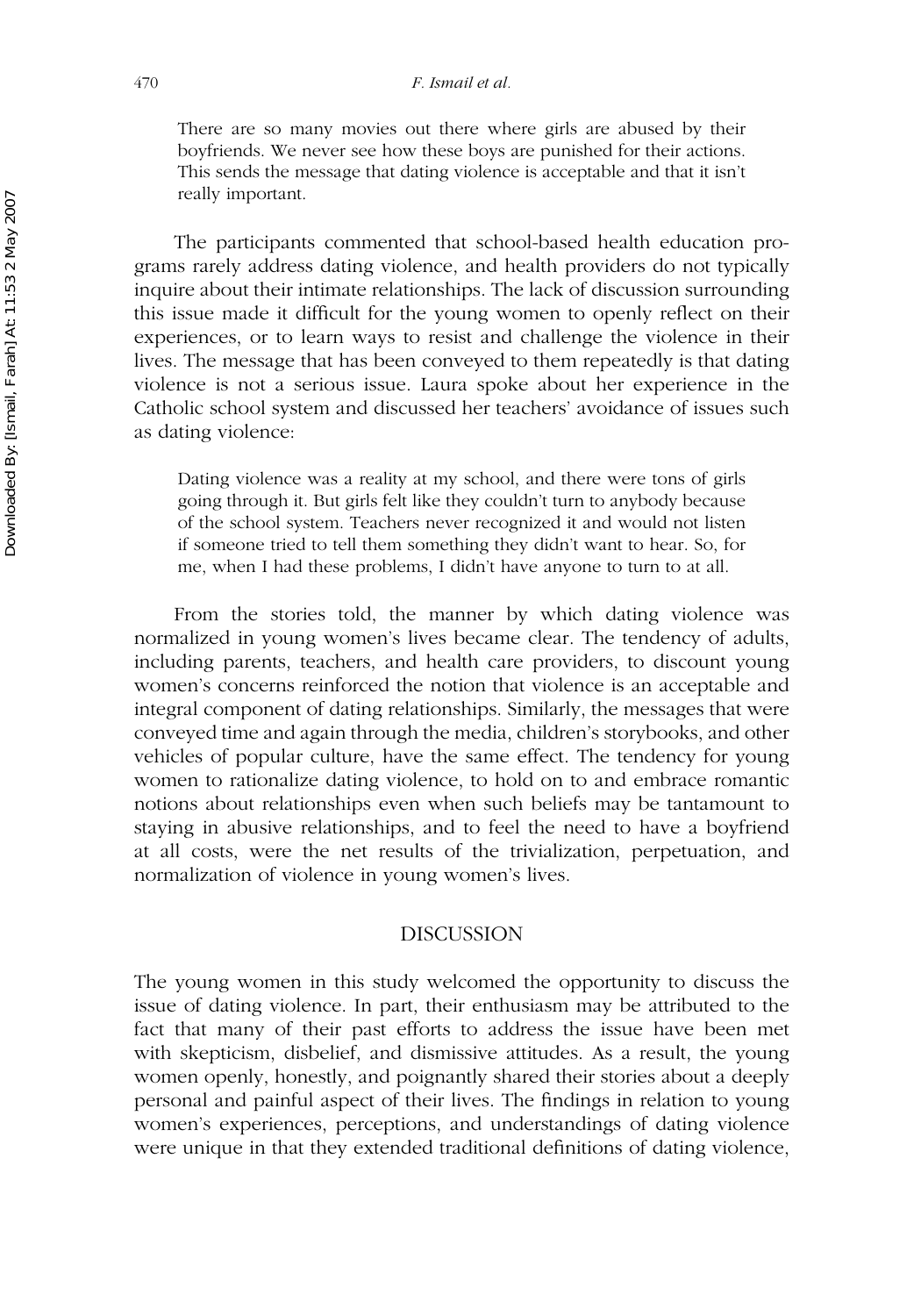and young women's stories were placed at the centre of the analysis. As the young women discussed their experiences and thoughts, it became clear that they viewed dating violence as something that can manifest itself in many ways. They spoke of emotional forms of violence, including being lied to and cheated on, and indicated that emotional abuse can be as painful and harmful as more blatant, physical forms of dating violence. They described the pain, constant disappointment, and self-blame that ensued. The young women also shared their frustration that, from their perspective, unless they bore the physical scars, their concerns were not likely to be taken seriously.

The broader contexts of family and gender were central in shaping the experiences of the young women and their capacity to make sense of the violence in their lives. These findings add to the existing body of research that demonstrates a relationship between exposure to violence in the family and dating violence perpetration and victimization (Malik et al., 1997; Wolfe et al., 2001). Similarly, the findings related to gender are consistent with earlier studies that have documented dating violence differences between males and females (Foshee, 1996; Foshee et al., 2001; Malik et al., 1997; Pawlby et al., 1997; Purdie & Downey, 2000). The current findings, however, add the perspectives of young women to the extant knowledge base. As the young women shared their stories, they struggled to understand the influence of their families, and particularly the violence that they had seen or experienced in their families of origin. As they reflected on their own experiences of dating violence, they began to contemplate how these were linked to the earlier violence that was a part of their lives. Similarly, the young women described the pressures from their peers to have boyfriends and be "in relationships" and their inability to recognize the violence in their dating relationships. All of these factors, collectively, contributed to the normalization of the experience.

This study brought attention to the profound ways that gender shapes young women's experiences with respect to violence in dating relationships. They described the need to conform to widely held gendered stereotypes in order to be accepted by their peers, partners, parents, and adults in trusted positions. This pressure, and the social ostracism that resulted when they were not in relationships, contributed to a determination to "hold on to" their boyfriends at all costs, regardless of how abusive these boyfriends were. Through the young women's descriptions, the interrelatedness of dating violence, family environment, and gendered socialization became clear.

A critical and central finding of the current study was that virtually all the girls who participated and who had experienced dating violence suffered a multitude of adverse health sequelae. Many of these health effects have been described in earlier studies (Coker et al., 2000; Flanagan & Furman, 2000; Purdie & Downey, 2000; Silverman et al., 2001). However, the young women in this research drew attention to the fact that the detrimental outcomes often were not recognized due to their insidious nature. For example, several

Downloaded By: [Ismail, Farah] At: 11:53 2 May 2007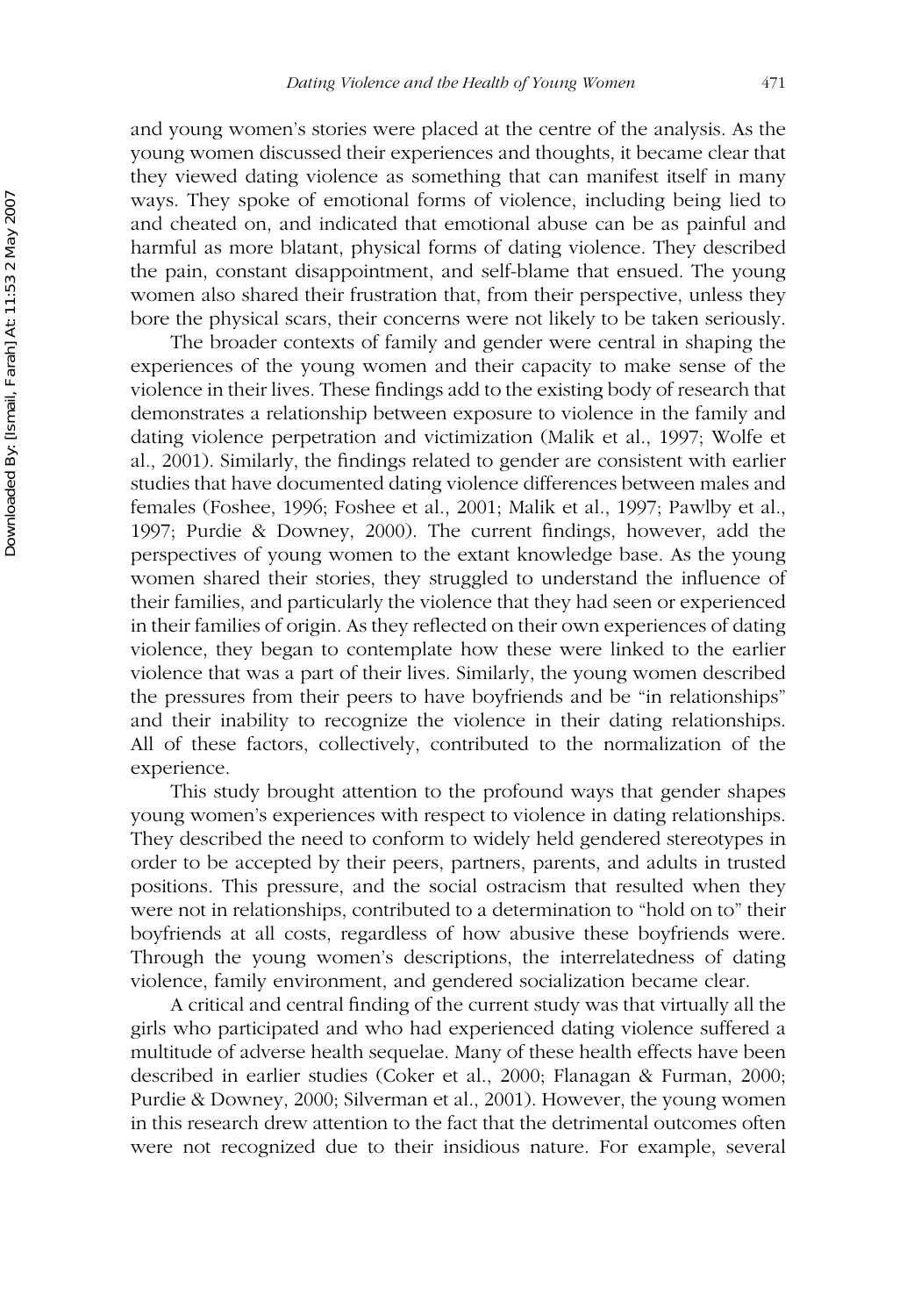participants described the pain and anguish they experienced while they were in the abusive relationships and after the relationships ended. They also described the mental suffering they experienced as a result of their inability to discuss the violence that was occurring. Because these effects often are not readily apparent or visible, it is essential that health care professionals be knowledgeable regarding the issue of dating violence and be sensitive to the more "subtle" responses. With such knowledge, it is then possible for health providers to collaborate with young women in the development of appropriate intervention and prevention strategies.

One unexpected finding with respect to health outcomes was that all of the young women who had suffered from dating violence had become pregnant while they were still in their abusive relationships. This important finding has received little attention in the literature and merits further study. The implications of unwanted pregnancy are numerous. At the very least, health professionals should be alert to the possibility of dating violence when working with pregnant adolescent girls. While routine screening may occur, interventions are needed that afford young women the opportunity to disclose violence, if and when they wish to do so, in a supportive, sensitive, and empowering environment.

The young women described their interactions with health care providers during the interviews. In all cases, these encounters were related to pregnancy and STDs, not violence per se. Consistently, the young women expressed disappointment and shared their perceptions that health professionals were unsupportive and were not attuned to the issue of violence. Given the current lack of content related to dating violence in most health education programs, this finding is not surprising. Health providers need education regarding the gendered nature, prevalence, and possible health outcomes of dating violence. Only then can the health care system become an "empowerment zone" (Campbell, 1998, p. 3), where recognition of dating violence, and other forms of violence, is an integral component of care and where health care providers have a repertoire of strategies to use when working with adolescent girls and young women.

Many of the young women expressed their view that adults did not take their concerns related to dating violence seriously. As well, they spoke about the pervasive and ever-present messages from the media and other forms of popular culture that glamorize violence. The net effect of these messages and attitudes is the normalization, perpetuation, and trivialization of violence in young women's lives. Although Sousa (1999) reported that parents and adults in trusted positions often dismiss dating violence as a common feature of adolescent relationships, the full extent of this tendency has not been well studied. Rather than analyzing reasons for why victims of dating violence fail to seek help, research has emphasized gender differences in help-seeking behavior (Ashley & Foshee, 2005). Taylor and Sorenson (2004) suggested that there is general public support for prevention and intervention strategies that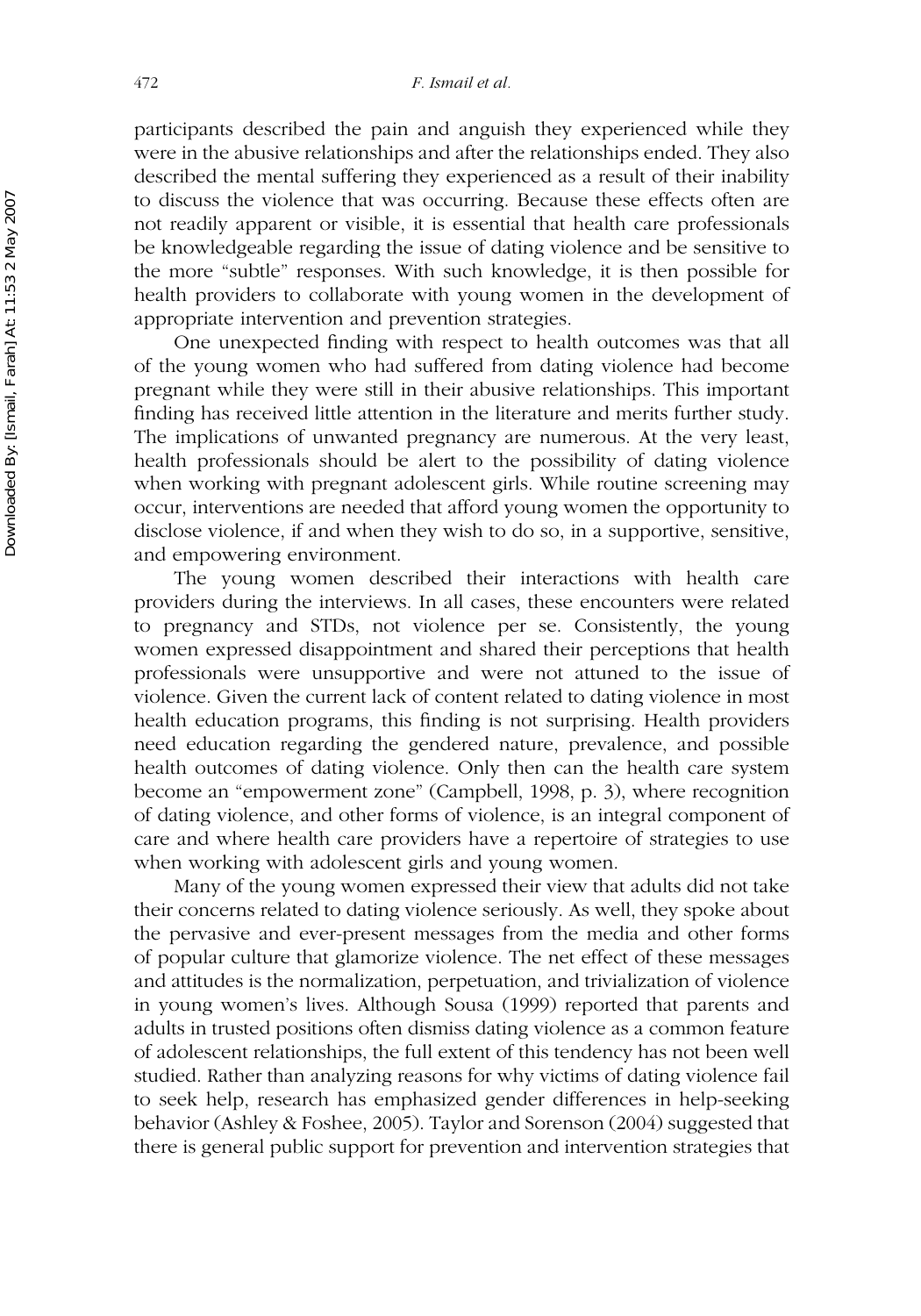are aimed at reducing and responding to dating violence, and the current study contributes new insights in this regard.

In order for young women to be empowered to leave dating relationships that include violence, they need to perceive viable and relevant options and alternatives, the support of peers and adults, and a social context that challenges and condemns all forms of violence. In the absence of these, dating violence will continue unabated and unchecked. Health professionals have the ability to develop partnerships with young women that will help them understand and challenge the causes of dating violence. Together, health professionals and young women can develop strategies aimed at the elimination of this issue. By recognizing the ways in which dating violence is socially and culturally sanctioned and understanding the ways in which it thrives, it is hoped that young women will gain greater control over dating relationships in their lives.

Fundamental aims of feminist research have been described as empowerment, action, and change. In the context of the current study, interviews were conducted that were dialogic in nature, which provided the participants an opportunity to critically reflect on the violence in their lives. Although difficult to measure, it appeared that in the process, the young women came to new understandings regarding the violence they experienced. Most notably, they gained a greater awareness that they were not to blame either for the fact that they were in abusive relationships, or the difficulties they encountered in their efforts to end these relationships. As well, they seemed to derive a sense of solidarity and collectivity as they realized that they were not alone in their feelings or experiences.

#### LIMITATIONS

The homogeneous nature of the sample, with respect to ethnocultural diversity, educational background, and socioeconomic class, is a significant limitation of this study. Despite efforts to recruit a diverse sample with respect to culture and socioeconomic class, these were largely unsuccessful. In retrospect, involvement of leaders from ethnocultural communities as well as suggestions from key players involved with adolescent program planning, during the early stages of the research, would likely result in greater diversity. Similarly, participants in this study were highly educated in comparison to the average population in Canada. Involvement from educational professionals including the board of education and teachers in the private and public school setting during the early stages of research may have increased the diversity of the sample obtained. In the absence of perspectives from young women of color, young women living in poverty, young women who were less educated, or young women from other marginalized groups, it was not possible to examine how intersecting vulnerabilities and social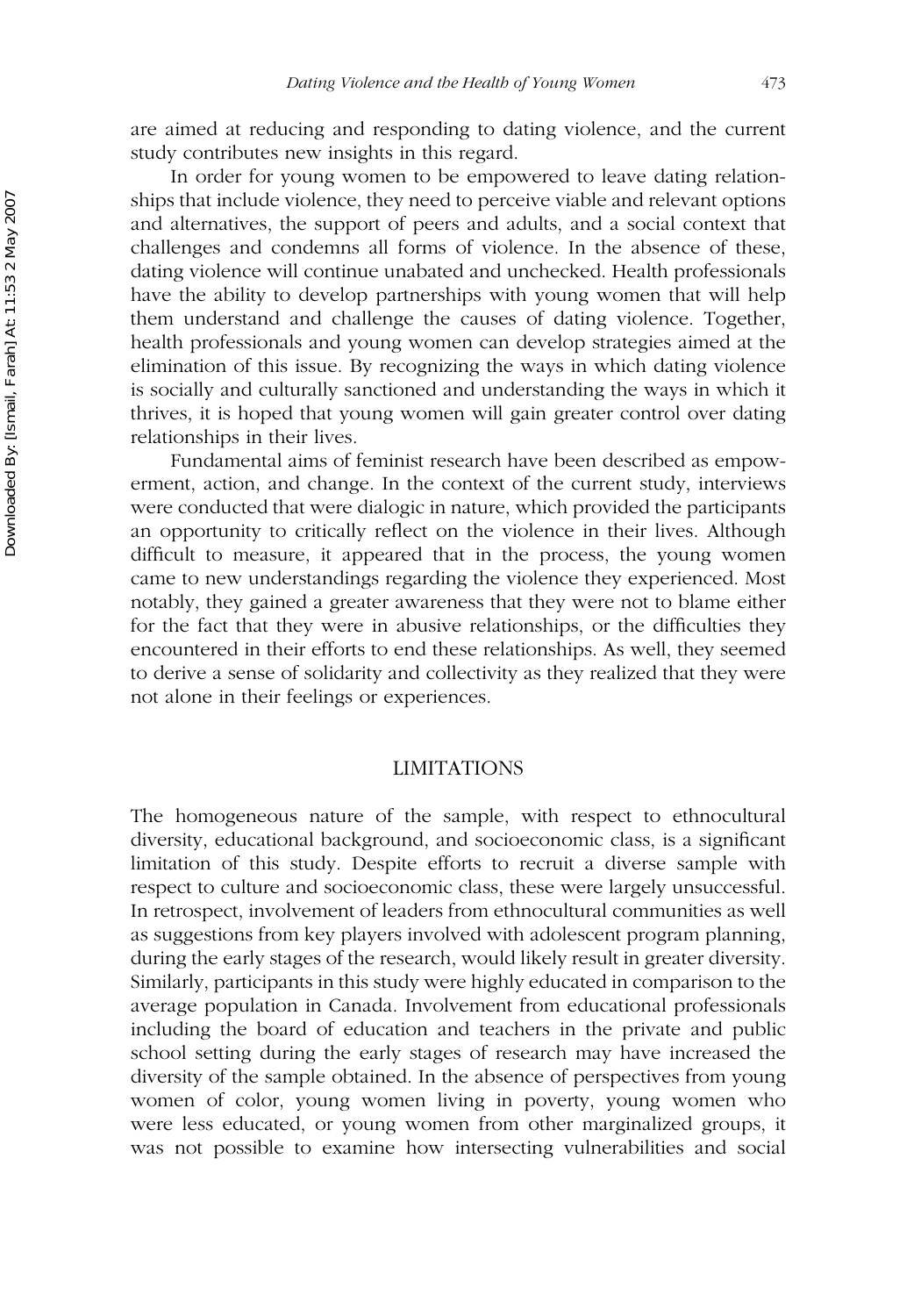locations shape young women's experiences related to dating violence. Further research is needed to examine this issue with these populations as the "intersection of contextual factors of gender, race, class, level of education and all other forms of identity and distinction produce situations in which young women become more vulnerable to abuse" (George, 2001). Goals of feminist research are to challenge hierarchical relationships and to engage with research participants as partners. Efforts were made in the current study to provide a fully democratic forum for young women to discuss their feelings and concerns related to dating violence. In order for partnerships to be meaningful in a deeper sense, however, young women should be invited to be a part of the research in a more fully participatory manner, throughout the development, implementation, and evaluation phases of the investigation.

## **CONCLUSION**

The experiences of young women related to dating violence, the influence of the social context, and the perpetuation and normalization of dating violence are all intertwined with young women's experiences and perceptions of their health and well-being. This study provides new knowledge about dating violence experienced by young women and contributes to an understanding of the broader contexts of family and gender, health effects that are experienced, encounters with the health care system, and ways in which gendered stereotypes, media, and popular culture normalize and perpetuate dating violence in their lives. Health care providers have many opportunities to use the knowledge from this study to advocate on behalf of this population. Further research from a health care perspective will enhance awareness among health professionals about dating violence and the realities faced by many young women in dating relationships. The development of partnerships with young women, providing them with "safe spaces" where they can examine the root causes of violence, and where they can contemplate and challenge the gendered roles and expectations that support violence in their lives, are beginning, but important, initiatives. Ultimately, it is hoped that young women will gain a sense of empowerment that can be used to help them resist and overcome the violence that is so deeply entrenched in contemporary society.

#### REFERENCES

- Ashley, O. S., & Foshee, V. A. (2005). Adolescent help-seeking for dating violence: Prevalence, sociodemographic correlates, sources of help. *Journal of Adolescent Health, 36*(1), 25–31.
- Berman, H., & Jiwani, Y. (2002).. Introduction. In H. Berman & Y. Jiwani (Eds.), *In the best interests of the girl child: Phase II report* (pp. 1–13). London, ON: In-print Graphics.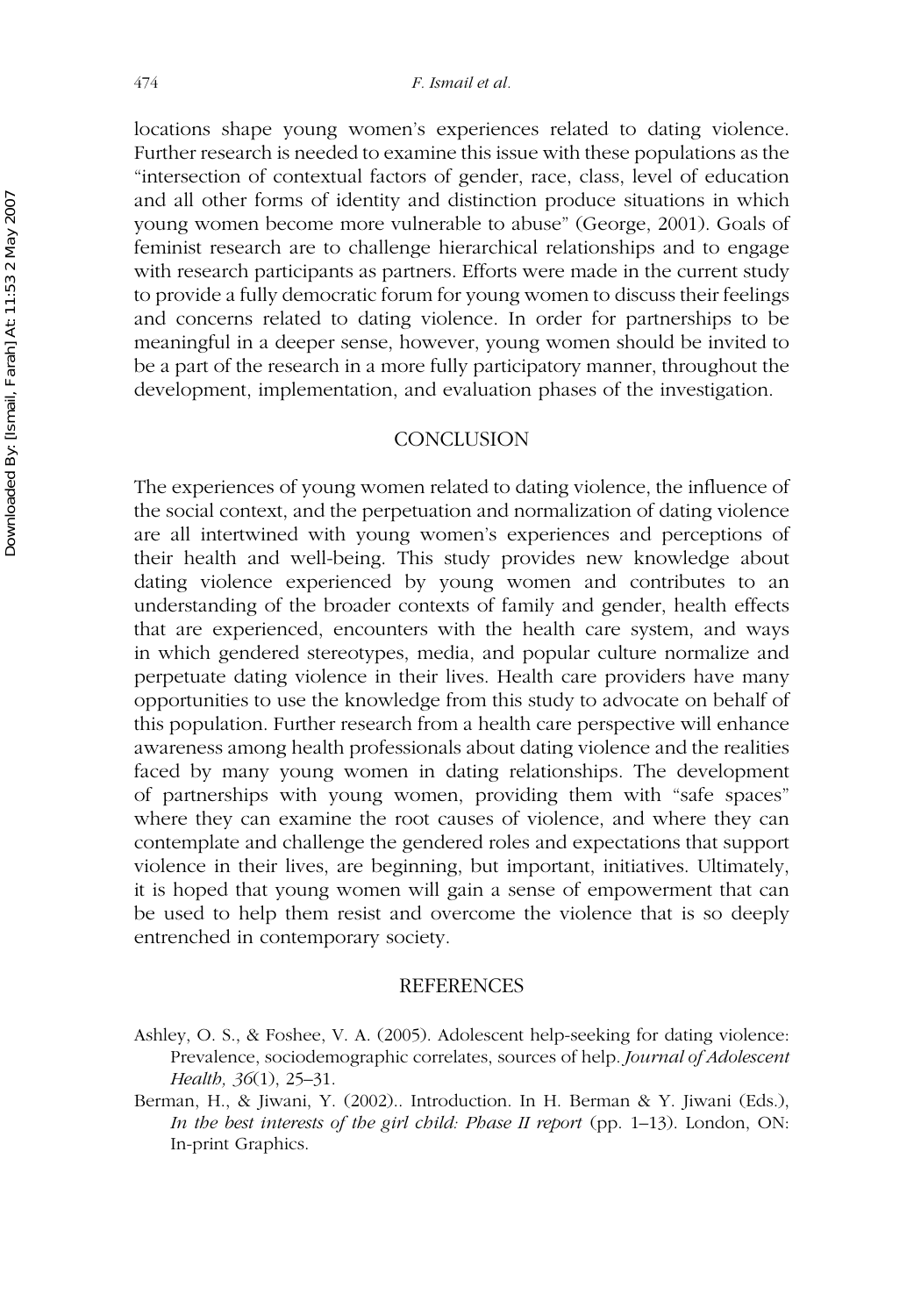- Berman, H., Ford-Gilboe, M., & Campbell, J. C. (1998). Combining stories and numbers: A methodological approach for a critical nursing science. *Advances in Nursing Science, 21*(1), 1–15.
- Bergman, L. (1992). Dating violence among high school students. *Social Work, 37*(1), 21–27.
- Bograd, M. (1988).. Feminist perspectives on wife abuse: An introduction. In K. Yllo & M. Bograd (Eds.), *Feminist perspectives on wife abuse* (pp. 11–26). Newbury Park, CA: Sage.
- Campbell, J. C. (1998). Making the health care system an empowerment zone for battered women: Health consequences, policy recommendations, introduction and overview. In J. C. Campbell (Ed.), *Empowering survivors of abuse* (pp. 3–22). London: Sage Publications.
- Carlson, B. E. (1990). Adolescent observers of marital violence. *Journal of Family Violence, 5*, 285–299.
- Cate, C. A., Henton, J. M., Koval, J. F., Christopher, S., & Lloyd, S. (1982). Premarital abuse: A social psychological perspective. *Journal of Family Issues, 3*, 79–90.
- Coker, A. L., McKeown, R. E., Sanderson, M., Davis, K. E., Valois, R. F., & Huebner, E. S. (2000). Severe dating violence and quality of life among South Carolina high school students. *American Journal of Preventive Medicine, 19*(4), 220–227.
- Connolly, J., Pepler, D., Craig, A. W., & Taradash, A. (2000). Dating experiences of bullies in adolescence. *Child Maltreatment, 5*(4), 299–310.
- DeKeseredy, W., & Kelly, K. (1993). *The incidence and prevalence of woman abuse in Canadian University and college dating relationships: Results from a national survey.* Ottawa, ON: Health Canada.
- DeKeseredy, W. S., & Schwartz, M. D. (1998). *Measuring the extent of woman abuse in intimated heterosexual relationships: A critique of the conflict tactics scales.* Retrieved from http://www.vawnet.org/DomesticViolence/Research/ VAWnetDocs/AR ctscrit.pdf
- Flanagan, A. S., & Furman, W. C. (2000). Sexual victimization and perceptions of close relationships in adolescence. *Child Maltreatment, 5*(4), 350–359.
- Foshee, V. A. (1996). Gender differences in adolescent dating abuse prevalence, types and injuries. *Health Education Research, 33*(1), 275–286.
- Foshee, V. A., Linder, F., MacDougall, J. E., & Bangdiwala, S. (2001). Gender differences in the longitudinal predictors of adolescent dating violence. *Preventive Medicine, 32*, 128–141.
- Gelles, R. J. (1993). Introduction. In R. J. Gelles & D. R. Loseke (Eds.), *Current controversies on family violence* (pp. 1–9). Newbury Park, CA: Sage.
- George, S. (2001). Why intersectionality works. *Women in Action, 2*. Retrieved from http://www.isiswomen.org/pub/wia/wiawcar/intersectionality.htm
- Hamberger, L. K., & Ambuel, B. (1998). Dating violence. *Violence Among Children and Adolescents, 45*(2), 381–390.
- Howard, D. E., & Wang, M. Q. (2003). Risk profiles of adolescent girls who were victims of dating violence. *Adolescence, 38*(149), 1.
- Koval, J. E. (1989). Violence in dating relationships. *Journal of Pediatric Health Care, 3*(6), 298–304.
- Kreiter, S. R., Krowchuk, D. P., Woods, C. R., & Sinal, S. H. (1999). Gender differences in risk behaviours among adolescents who experience date fighting. *Personal Relationships, 104*(6), 1286–1292.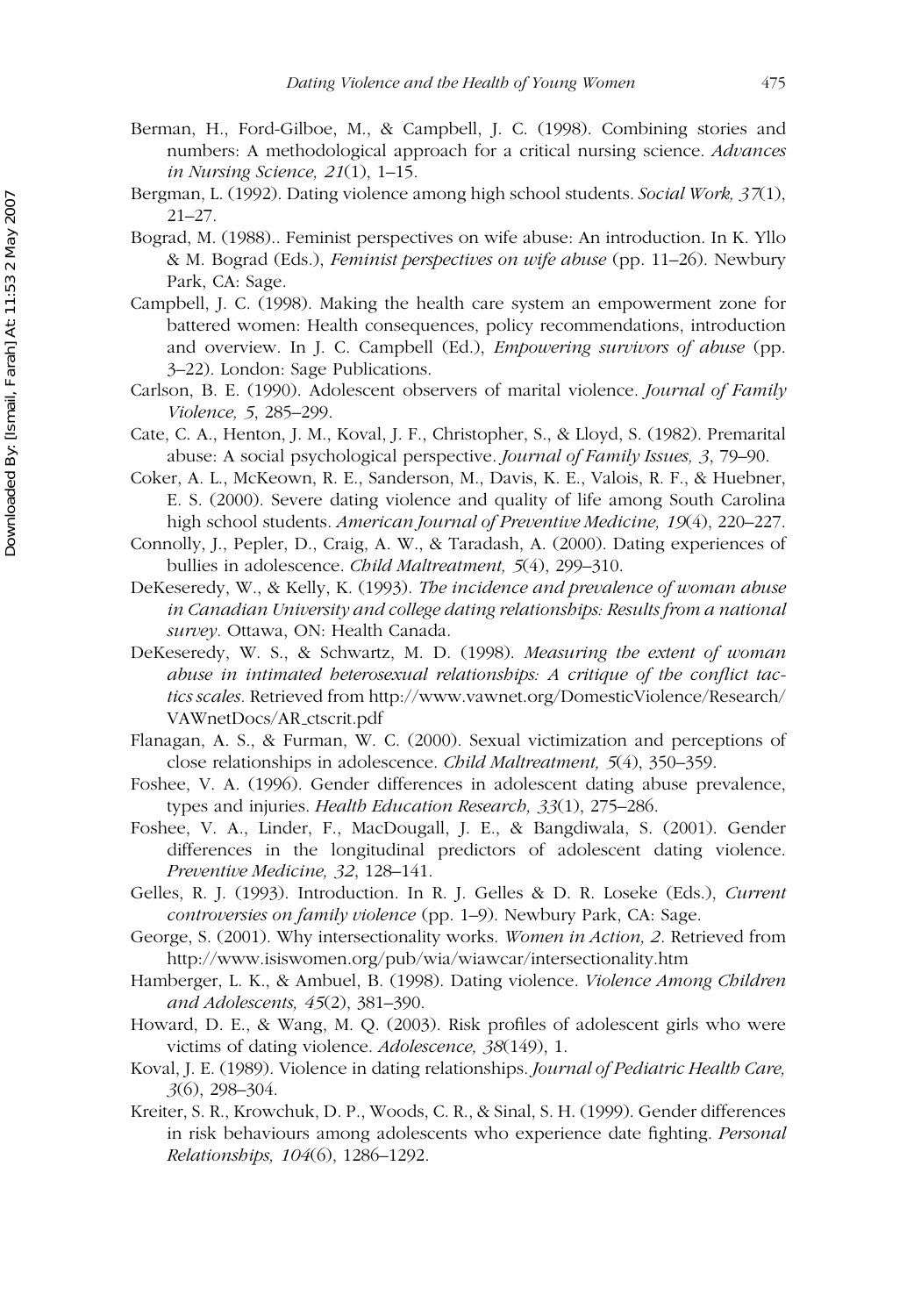- Lavoie, F., Robitaille, L., & Herbert, M. (2000). Teen dating relationships and aggression: An exploratory study. *Violence Against Women, 6*(1), 6–36.
- Lempert, L. B. (1994). A narrative analysis of abuse: Connecting the personal, the rhetorical, and the structural. *Journal of Contemporary Ethnography, 22*(4), 411– 441.
- Levy, B. (1998). Introduction. In B. Levy (Ed.), *Dating violence: Young women in danger* (pp. 3–18). Seattle: Seal Press.
- Lloyd, S. A., & Emery, B. C. (2000).. "I never thought it would happen to me." The dark side of romance. In S. A Lloyd & B. C. Emery (Eds.), *The dark side of courtship: Physical and Sexual Aggression* (pp.1–10). Los Angeles: Sage Publications.
- Makepeace, J. M. (1981). Courtship violence among college couples. *Family Relations, 30*, 97–102.
- Malik, S., Sorenson, S. B., & Aneshensel, C. S. (1997). Community and dating violence among adolescents: Perpetration and victimization. *Journal of Adolescent Health, 21*, 291–302.
- Miller, S. L., & Wellford, C. F. (1997). Patterns and correlates of interpersonal violence. In A.P. Carderelli (Ed.), *Violence between intimate partners: patterns, causes and effects* (pp. 16–47). Boston: Allyn and Bacon.
- Pawlby, S. J., Mills, A., & Quinton, D. (1997). Vulnerable adolescent girls: Oppositesex relationships. *Journal of Child Psychology and Psychiatry, 38*(8), 909– 920.
- Purdie, V., & Downey, G. (2000). Rejection sensitivity and adolescent girls' vulnerability to relationship centred difficulties. *Child Maltreatment, 5*(4), 338– 349.
- Sandelowski, M. (1990). Telling stories: Narrative approaches in qualitative research. *Image: Journal of Nursing Scholarship,* 161–166.
- Silverman, J. G., Raj, A., Mucci, L. A., & Hathaway, J. E. (2001). Dating violence against adolescent girls and associated substance use, unhealthy weight control, sexual risk behaviour, pregnancy, and suicidality. *The Journal of the American Medical Association, 286*(5), 572–579.
- Sousa, C. A. (1999). Teen dating violence: The hidden epidemic. *Family and Conciliation Courts Review, 37*(3), 356–374.
- Spencer, G. A., & Bryant, S. A. (2000). Dating violence. A comparison of rural suburban and urban teens. *Journal of Adolescent Health, 27*, 302–305.
- Stark, E., & Flitcraft, A. (1991). Spouse abuse. In M. Rosenburg & M. Fenely (Eds.), *Violence in America: A public health approach* (pp. 123–155). New York: Oxford University Press.
- Stets, J. E., & Henderson, D. A. (1991). Contextual factors surrounding conflict resolution while dating: Results from a national study. *Family Relations, 40*, 29–36.
- Sugarman, D. B., & Hotaling, G. T. (1989). Dating violence: Prevalence, context and risk markers. In M. A. Pirog-Good & J. E. Stets (Eds.), *Violence in dating relationships* (pp. 3–32). New York: Praeger.
- Stevens, P. E. (1993). Marginalized women's access to health care: A feminist narrative analysis. *Advances in Nursing Science, 16*(2), 39–56.
- Taylor, C. A., & Sorenson, S. (2004). Injunctive social norms of adults regarding teen dating violence. *Journal of Adolescent Health, 34*(6), 468–479.